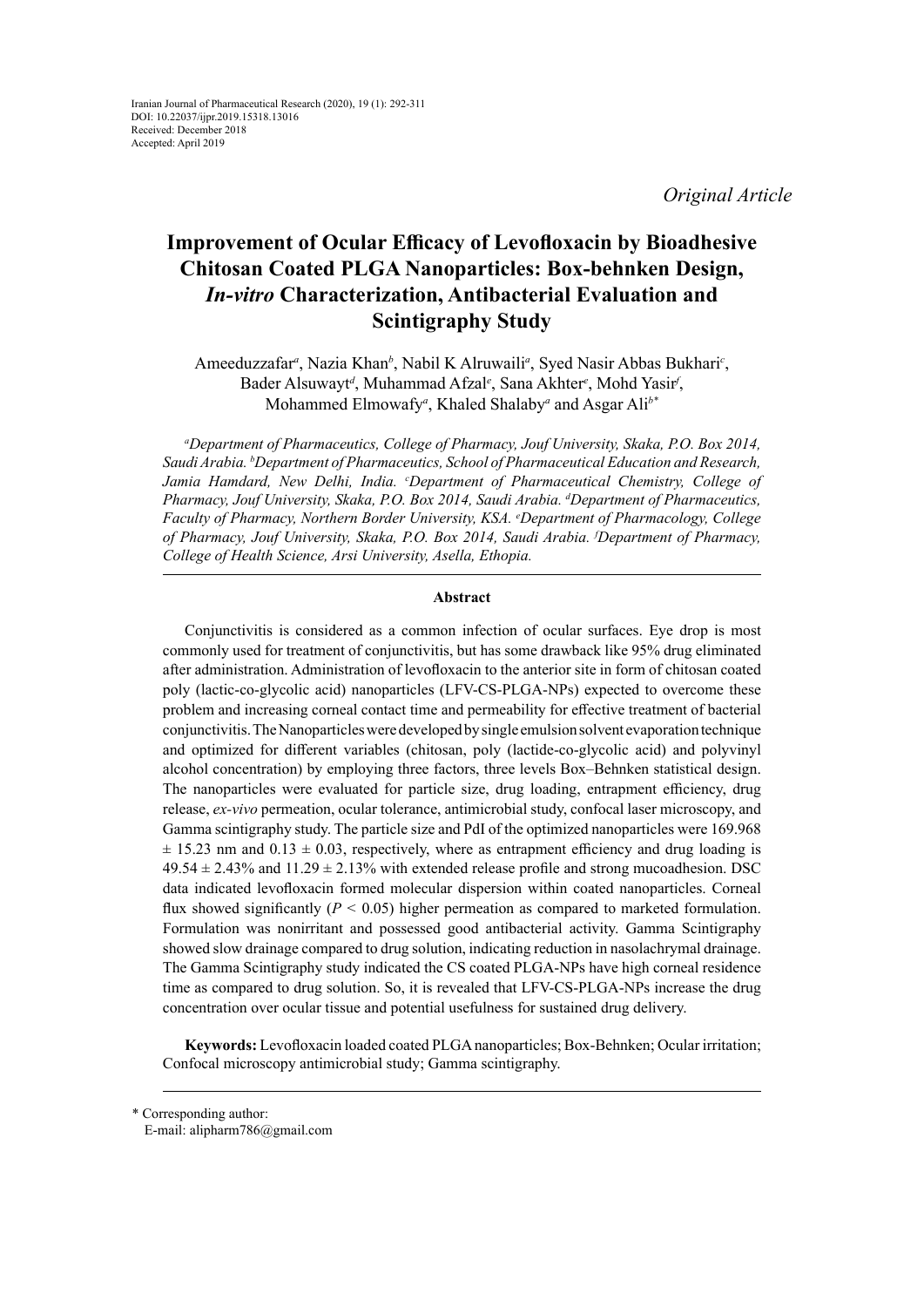## **Introduction**

Bacterial conjunctivitis is a common infection referred as pink eye syndrome which is generally caused by numerous bacteria. The common symptoms of bacterial conjunctivitis are lacrimation, hyperemia, irritation, and discharge. Quinolones are employed as first time therapy for conjunctivitis. [Levofloxacin](https://www.webmd.com/drugs/mono-8235-LEVOFLOXACIN+-+ORAL.aspx?drugid=14495&drugname=Levofloxacin+Oral) is third generation fluoroquinolone used for the treatment of conjunctivitis acts by stopping or preventing the growth of bacteria by inhibiting topoisomerase-IV and DNA gyrase and good activity against *Staphylococcus aureus* on cornea and conjunctiva. Since, levofloxacin is sparingly soluble in water (*i.e.* hydrophobic in nature), it is difficult to dispense the drug in eye drop form due to its poor ocular bioavailability as compared to other water soluble drugs (1). This makes it suitable drug candidate to develop advance drug delivery (prolonged delivery) system with reduced dosing frequency and side effects.

Topical route is the most convenient route in ocular drug delivery. The low corneal residence time, poor bioavailability is frequently observed in conventional topical eye drops. Only 5% of the drug remains for biological activity and 95% drug eliminated through nasolacrimal drainage, blinking and dilution with tear fluid with conventional eye drop (2-3). Due to these limiting factors, researchers made many efforts to enhanced the corneal contact time and bioavailability via different types of novel formulations like *in-situ* gel system (3-5), and nanoparticulate system (6) using different types of bioadhesive and biodegradable polymers.

Among all formulation, polymeric nanoparticles are of prime importance in ocular drug delivery. Enhance in corneal and conjunctival absorption of drugs to attain at desired levels and reduction in systemic side effects by decreasing the nasolacrimal drainage (6-8) is possible with polymeric nanoparticles. Various natural as well as synthetic biodegradable polymers like chitosan (CS) (9), alginate (10), pectin, poly lactic-coglycolic acid (PLGA) (11-12) and polylactide acid (PLA) (13) are exceedingly employed for the development of polymeric nanoparticles.

Among synthetic biodegradable polymers

used in fabrication of nanoparticles, PLGA, a copolymer of poly lactic acid (PLA) and poly glycolic acid (PGA), is the best biomaterial used for conveyance of sparingly soluble drugs till now. These polymers are relatively safe for human use due to its biodegradable nature and employed as a raw material for nanoparticle production (11, 14-16).

Recently, mucoadhesive ocular drug delivery has been investigated for topical route of drug administration (17). Chitosan, hydrophilic polysaccharide with cationic properties, is extensively studied for ophthalmic drug delivery (18). The strong binding property (bioadhesive) of chitosan is due to binding with negatively charged mucin layer of conjunctiva and corneal surface. Bioadhesive nanoparticle is an alternative approach for improving the bioavailability of drug to ocular tissue (19). Further the antibacterial activity of chitosan helps to lessen the post-infection after ocular drug administration (20).

Entrapment of hydrophobic drug in nanoparticulate system using lipophilic polymer and coating by bioadhesive polymer (chitosan) provides a good approach for ocular drug retention, transcorneal permeation and improves in ocular bioavailability of drug.

## **Experimental**

Poly (lactic-co-glycolic acid) copolymer (PLGA, ratio M/M%: 50/50; 33 kDa) was procured as gift sample from Purac Biochem BV (Gorinchem, the Netherlands). Chitosan (CS, MW: 120,000, with a deacetylation degree >80%) was obtained from India Sea Foods (Kochi, Kerala, India) as a gift sample. Polyvinyl alcohol (PVA; MW 95,000) was acquired from Sigma-Aldrich (St. Louis, MO). Levofloxacin was procured from Unicure Pvt. Limited, Noida, UP India as a gift sample. Milli-Q water from water purification system (Millipore, Billerica, MA) in the research facility was utilized in this investigation. All other chemicals and reagents used were of analytical grade and procured from Sigma-Aldrich (St. Louis, Missouri, USA.).

New Zealand albino rabbits either sex weighing (1.8–2.2 kg) were selected for study of scintigraphy. The rabbits were kept in the animal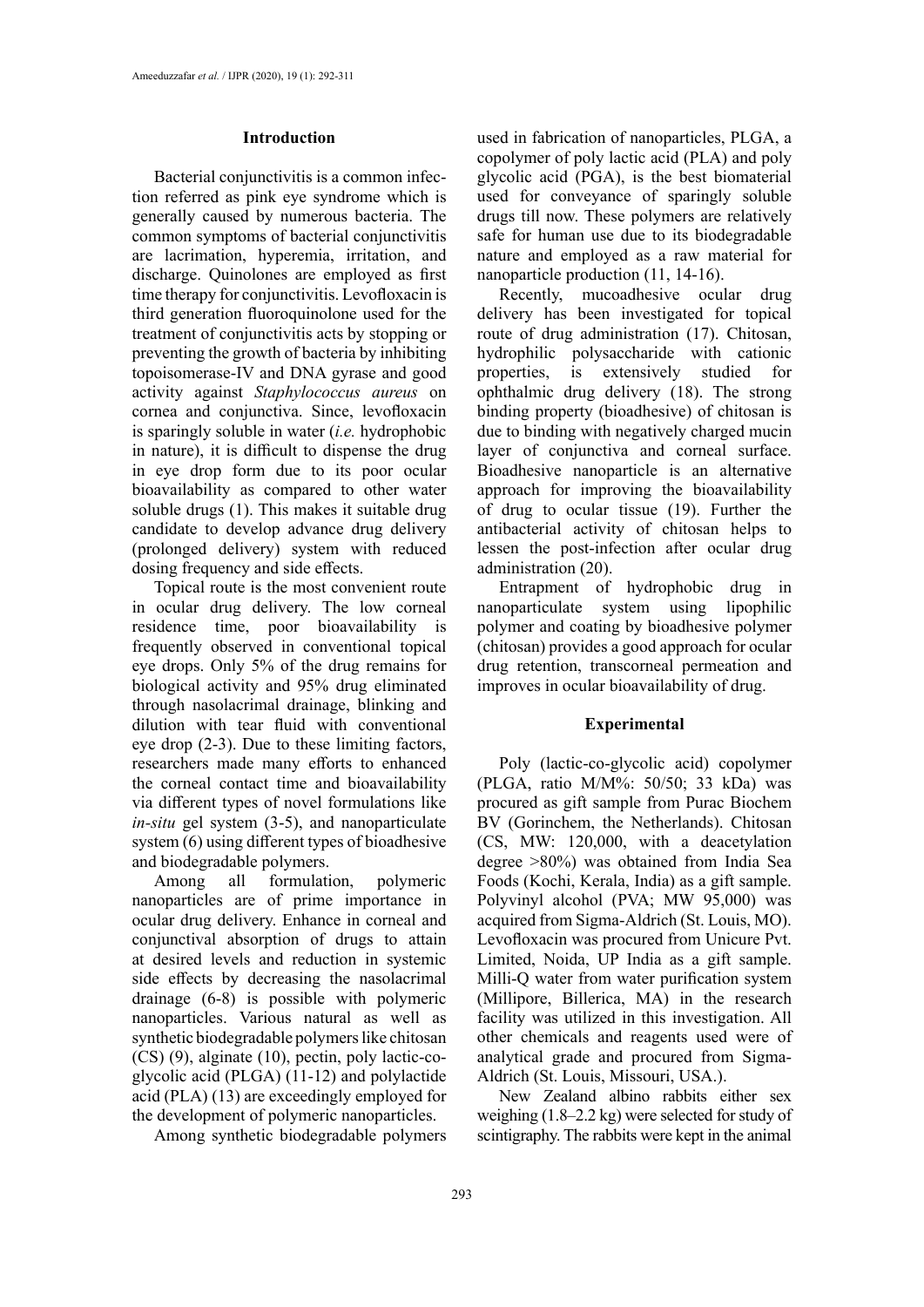house. The food and water were supplied as per guidelines approved by the Institutional Animal Ethics Committee (IAEC), Jamia Hamdard. The study protocol was approved by the Institutional Animal Ethics Committee (IAEC), Jamia Hamdard and conducted under the Committee for the Purpose of Control and Supervision of Experiments on Animals (CPCSEA) guidelines at Institute of Nuclear Medicine and Allied Sciences (INMAS), Delhi, India.

# *High performance liquid chromatography (HPLC)*

The High performance liquid chromatography (HPLC) linked with UVdetector was used for quantification of drug content (Shimadzu, Model LC-10 ATVP) Japan). The HPLC was equipped with a binary pump and UV detection system (SPD-10A). The  $C_{18}$  column (average particle size 5  $\mu$ m, 250 mm × 4.6 mm) was used for chromatographic separation. The mobile phase consisted of acetic acid and acetonitrile in the ratio of 80:20 (v/v) at a flow rate of 0.5 mL/min. The injection volume was 20  $\mu$ L for standard and samples. The standard and samples were filtered through 0.45 µm filter.

# *Preparation of levofloxacin loaded chitosan coated PLGA nanoplex*

Levofloxacin loaded CS-coated PLGA-NPs (LFV-CS-PLGA-NPs) were prepared by single emulsification (o/w) solvent evaporation technique (21). Different concentrations of lipophilic polymer (PLGA, 0.2-0.6%) and levofloxacin were dissolved in organic solvent (dichloromethane DCM, 2mL) initially. Organic phase solution was dropped in aqueous solution containing different concentrations of CS (0.2 to 1%) and PVA solution (prepared in 1% acetic acid solution) on magnetic stirrer (1200 rpm, REMI, Mumbai, India).The o/w emulsion was formed and continuously stirred for 8 h at room temperature for complete evaporation of organic solvent (DCM, limit no more than 600 ppm) (22). The formulation was centrifuged at 18,000 rpm at 4 ºC (REMI Cooling Centrifuge, Mumbai, India), and washed two times with Milli-Q water. The separated nanoparticles were resuspended in

2 mL of Milli-Q water and further dried in a lyophilizer (Heto DRYWINNER, Germany) using mannitol  $(1\% \text{ w/v})$  as cryoprotectant.

# *Optimization by Box-Behnken statistical design*

Three factors and three levels Box-Behnken statistical design were used for the optimization of CS-coated PLGA-NP's of levofloxacin because it gives less number of experiments and save more amount of drug as compared to the others techniques. Concentration of PVA in aqueous phase (%, A), concentration of PLGA in organic phase (%, B), and concentration of CS in aqueous phase (%, C) were selected as independent variable whereas particle size  $(Y_1)$ , entrapment efficiency  $(Y_2)$  and drug loading  $(Y_3)$  were selected as dependent variables (Table 1). The independent variables range was selected according to the results of preliminary screening (data not showed). The Quadratic model obtained using Design-Expert 8.0.7.1 software (Stat-Ease Inc., Minneapolis, MN). Total 17 experimental runs were obtained from the software, and prepared in triplicate (Table 2). The mathematical relationship of dependent variables  $(Y_1, Y_2, \text{ and } Y_3)$  with independent variables (A, B and C) was developed by polynomial equation as follows.

Y= β<sub>0</sub> + β<sub>1</sub>A + β<sub>2</sub>B + β<sub>3</sub>C + β<sub>12</sub>AB + β<sub>13</sub>AC +  $\beta_{23}BC^+$   $\beta_{11}A^2 + \beta_{22}B^2 + \beta_{33}C^2 + \dots$ 

Where,  $\hat{Y}$  denotes predicted response(s);  $\beta_0$  is the intercept; and  $\beta_1$ ,  $\beta_2$ , and  $\beta_3$ , denotes linear coefficients. The  $\beta_{11}$ ,  $\beta_{22}$ , and  $\beta_{33}$ , represent squared coefficients and  $\beta_{12}$ ,  $\beta_{13}$ , and  $\beta_{23}$ , the interaction coefficients of the equation. The best fit model was obtained by analysis of variance (ANOVA). The statistical significance of the data was performed in terms of regression coefficients.

The relationship of the dependent to independent variables was evaluated using contour and three-dimensional (3D) response graph. Optimum concentrations of independent and dependent variables were selected from point prediction and compared with the experimental value to validate the chosen experimental domain and polynomial Equation (Table 3).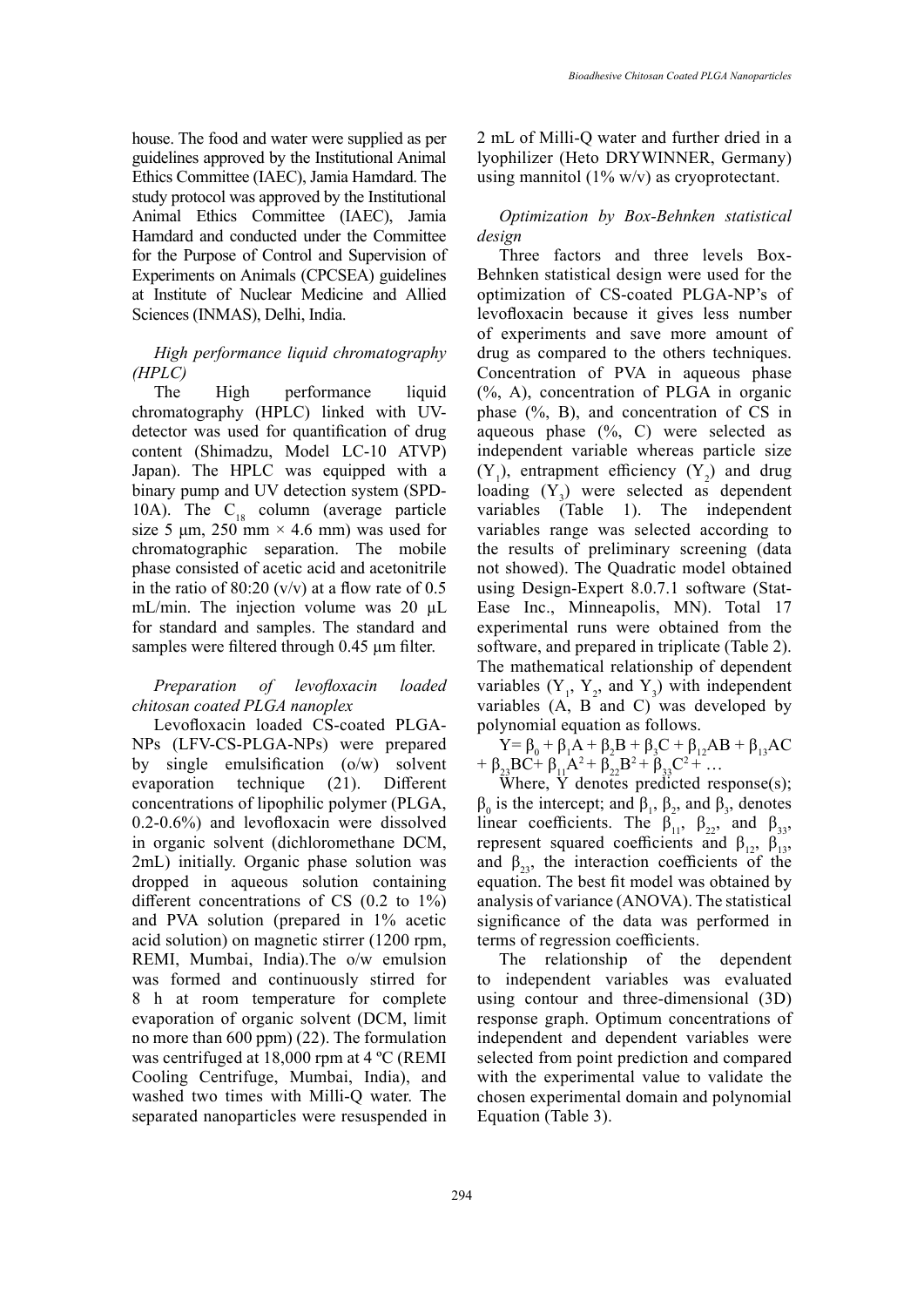| Factor                                | Level used, actual (coded) |                          |             |  |  |  |
|---------------------------------------|----------------------------|--------------------------|-------------|--|--|--|
| Independent variable                  | Low $(-1)$                 | Medium $(0)$             | $High (+1)$ |  |  |  |
| $A = PVA$                             | 1                          | $\overline{2}$           | 3           |  |  |  |
| $B = PLGA$ (%)                        | 0.2                        | 0.4                      | 0.6         |  |  |  |
| $C = Chitosan$                        | 0.2                        | 0.6                      | 1           |  |  |  |
|                                       | <b>Dependent variables</b> |                          |             |  |  |  |
| $Y_1$ Particle size                   |                            | Minimize $(\leq 200$ nm) |             |  |  |  |
| $Y_2$ = Encapsulation Efficiency (EE) | Minimize                   |                          |             |  |  |  |
| $Y_3$ = Drug loading                  | Maximize                   |                          |             |  |  |  |

**Table 1.** In depended and dependent variable used in statistical designing and their levels. **Table 1.** In depended and dependent variable used in statistical designing and their levels.

#### *Characterization of nanoparticles*

*Particle size and polydispersibility index (PdI)*

The particle size and PDI of CS coated PLGA-NPs determined by dynamic light scattering method using zeta sizer instrument (Zetasizer Nano Range, Malvern instruments, Malvern, UK). The zetaziser was operated at accelerating voltage (13.52 kV) under high vacuum.

## *Transmission electron microscopy*

Morphology and exact particle size of the NPs were determined using transmission electron Microscopy (TEM, Philips CM 10, Eindhoven, City, Holland). CS coated PLGA-NPs suspension  $(2-10 \mu L)$  was dropped on a 300 mesh copper grid (carbon coated film), and stand for 10 min for air dried. For staining the samples, 2% w/v phosphotungstic acid solution was employed for 2 min and excess volume was soaked with filter paper and subsequently placed in transmission electron microscopy. Soft Imaging Viewer software was used for image capture and analysis.

*Differential scanning calorimetry (DSC) analysis* 

The automated DSC system (Perkin Elmer Pyres 6 DSC, USA) was used for DSC analysis

of sample. Approx 3-5 mg of all the samples were kept in DSC pan, sealed, and analysed under steady nitrogen purging atmosphere at 30 °C to 350 °C at the rate 10 °C min<sup>-1</sup>.

*Determination of drug encapsulation efficiency (EE) and drug loading (DL)*

The EE of NPs was measured by centrifugation technique. The nanosuspension was centrifuge using cooling centrifuge (18000 rpm, 4 ºC, 10 min, C24, REMI Cooling Centrifuge, Mumbai, India). The supernatant was collected and analyzed by HPLC. The percentage EE and DL was calculated by given Equations 1 and 2.

| $EE% =$                                                         | (Equation 1) |
|-----------------------------------------------------------------|--------------|
| Total amunt of drug – Amount of drug in supernatant $\times 10$ |              |
| Total amunt of drug                                             |              |
| $DI\% = \cdot$                                                  | (Equation 2) |

$$
\frac{\text{Totalamuntof drug} - \text{Amountofdruginsupernatant}}{\text{Weightofnanoparticles}} \times 100
$$

#### *In-vitro drug release study*

Dialysis bag method was used for *in-vitro*  drug release study of NPs. Drug loaded CS-PLGA-NPs suspension (2 mg equivalent drug in 200 µL buffer) was placed in dialysis bag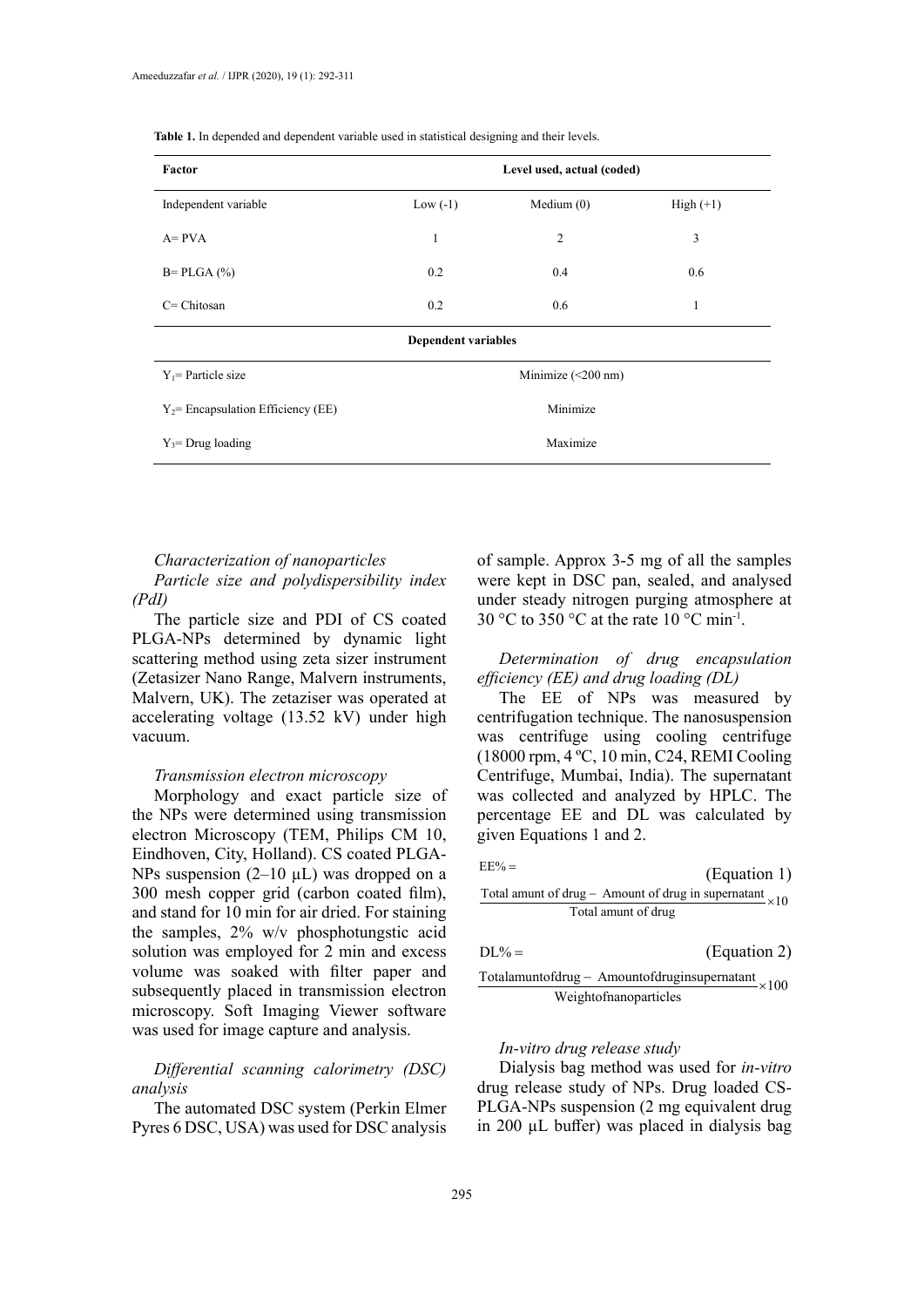|                 | Table 2. Actual and predicted value of all batches. |             |                     |              |                    |           |                           |           |                  |           |
|-----------------|-----------------------------------------------------|-------------|---------------------|--------------|--------------------|-----------|---------------------------|-----------|------------------|-----------|
| Run             | Formulation                                         | (26)<br>PVA | PLGA <sub>(%)</sub> | Chitosan (%) | Particle size (nm) |           | Entrapment efficiency (%) |           | Drug loading (%) |           |
| order           | code                                                |             |                     |              | <b>Actual</b>      | Predicted | Actual                    | Predicted | Actual           | Predicted |
|                 | 匸                                                   | 1.00        | 0.40                | 0.20         | $156.21 \pm 15.23$ | 152.16    | $20.54 \pm 6.25$          | 21.80     | $9.24 \pm 2.12$  | 9.09      |
| $\sim$          | $\mathbb{E}$                                        | 2.00        | 0.40                | 0.60         | $170.32 \pm 13.67$ | 169.97    | $49.21 \pm 2.54$          | 49.45     | $11.21 \pm 1.43$ | 11.29     |
| $\sim$          | E3                                                  | 3.00        | 0.40                | 0.20         | $102.60 \pm 20.54$ | 104.81    | $38.31 \pm 5.76$          | 39.49     | $15.26 \pm 1.98$ | 15.32     |
| 4               | Ξ.                                                  | 3.00        | 0.40                | $1.00\,$     | $143.24 \pm 16.21$ | 147.29    | $59.54 \pm 2.22$          | 58.28     | $13.85 \pm 1.54$ | 14.00     |
| 5               | F5                                                  | $1.00\,$    | 0.60                | 0.60         | $190.54 \pm 11.86$ | 192.92    | $37.43 \pm 5.75$          | 37.61     | $3.85 \pm 1.23$  | 3.91      |
| $\circ$         | $\mathbb{F}^2$                                      | 2.00        | 0.40                | 0.60         | $169.43 \pm 15.23$ | 169.97    | $49.65 \pm 3.23$          | 49.45     | $11.23 \pm 1.54$ | 11.29     |
| $\overline{ }$  | $\rm F7$                                            | 3.00        | 0.20                | 0.60         | $116.40 \pm 18.21$ | 114.02    | $40.23 \pm 4.12$          | 40.05     | $16.01 \pm 1.01$ | 15.95     |
| ${}^{\circ}$    | $_{\rm F8}$                                         | 2.00        | 0.20                | 0.20         | $128.12 \pm 17.32$ | 128.29    | $26.41 \pm 6.43$          | 25.40     | $14.02 \pm 1.21$ | 14.01     |
| $\circ$         | $\mathbb{E}^9$                                      | $1.00\,$    | 0.20                | 0.60         | $187.54 \pm 10.43$ | 191.42    | $20.43 \pm 5.34$          | 20.18     | $10.44 \pm 2.4$  | 10.60     |
| $\overline{10}$ | F10                                                 | $1.00\,$    | 0.40                | $1.00\,$     | $208.76 \pm 8.54$  | 206.55    | $38.32 \pm 3.54$          | 37.14     | $8.09 \pm 3.2$   | 8.19      |
| ።               | F11                                                 | 2.00        | 0.20                | $1.00\,$     | $180.76 \pm 9.76$  | 179.10    | $48.54 \pm 2.54$          | 49.97     | $12.06 \pm 2.13$ | 11.96     |
| $\overline{c}$  | F12                                                 | 2.00        | 0.40                | 0.60         | $172.35 \pm 14.54$ | 169.97    | $49.11 \pm 3.25$          | 49.45     | $11.43 \pm 1.43$ | 11.29     |
| $\overline{13}$ | F13                                                 | 2.0         | 0.60                | 0.20         | $154.61 \pm 13.86$ | 156.27    | $51.32 \pm 2.05$          | 49.89     | $8.09 \pm 3.65$  | 8.19      |
| $\overline{1}$  | F14                                                 | 2.00        | 0.40                | 0.60         | $168.32 \pm 14.90$ | 169.97    | $49.76 \pm 2.34$          | 49.45     | $11.28 \pm 1.38$ | 11.29     |
| 15              | F <sub>15</sub>                                     | 2.00        | 0.40                | 0.60         | $169.42 \pm 13.51$ | 169.97    | $49.54 \pm 2.43$          | 49.45     | $11.32 \pm 2.13$ | 11.29     |
| 16              | F <sub>16</sub>                                     | 2.00        | 0.60                | $1.00\,$     | $202.50 \pm 9.21$  | 202.33    | $58.43 \pm 1.12$          | 59.44     | $6.87 \pm 4.23$  | 6.88      |
| $\overline{17}$ | F17                                                 | 3.00        | 0.60                | 0.60         | $167.60 \pm 12.54$ | 163.72    | $56.32 \pm 1.49$          | 56.57     | $11.90 \pm 2.12$ | 11.74     |

**Table 2.** Actual and predicted value of all batches.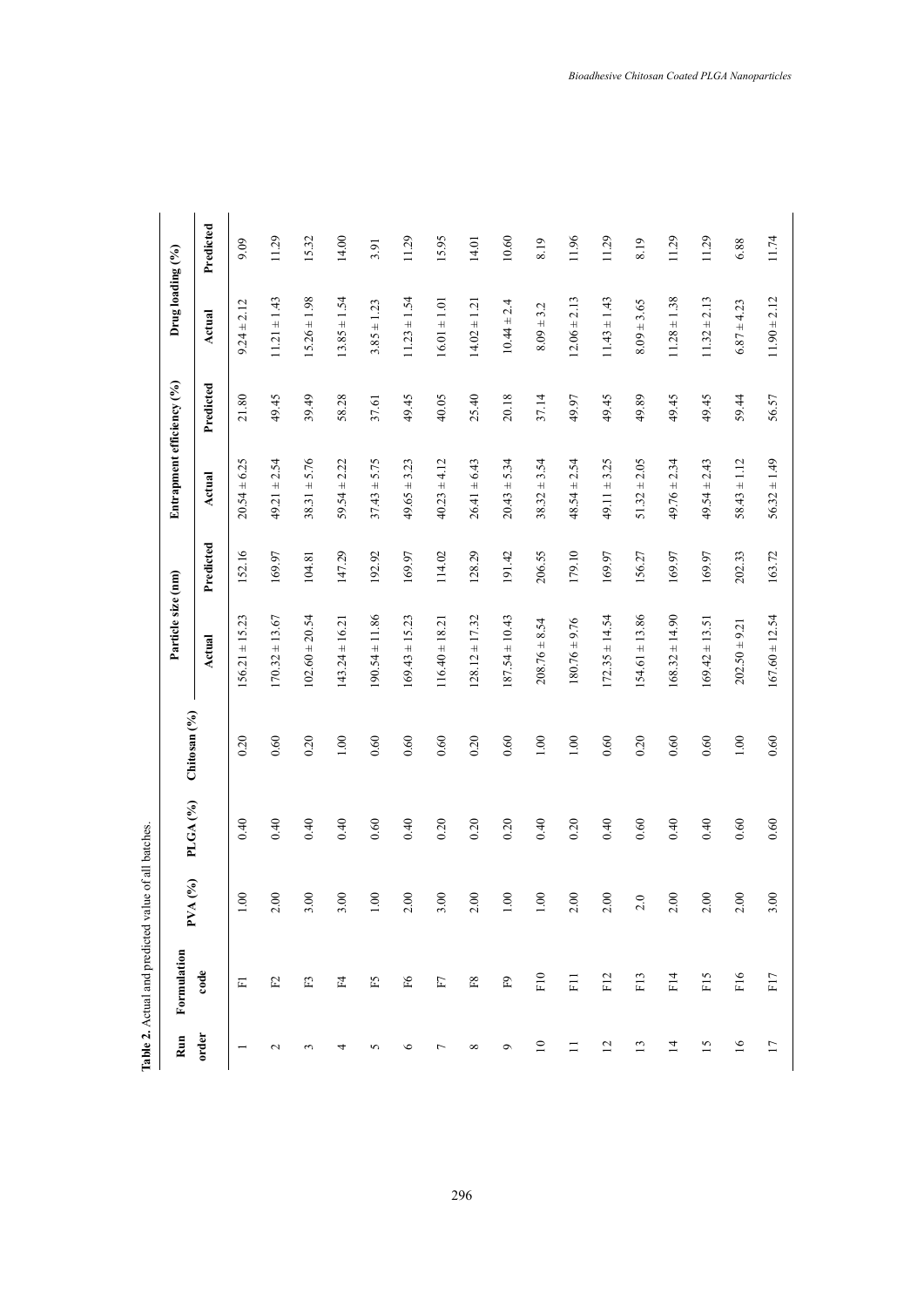| Result of the analysis of variance | Particle size     | Entrapment efficiency (%) | <b>Drug loading</b> |
|------------------------------------|-------------------|---------------------------|---------------------|
|                                    | (nm)              |                           | $(\%)$              |
|                                    | Regression        |                           |                     |
| Sum of squares                     | 13029.42          | 2348.04                   | 157.64              |
| Degrees of freedom (df)            | 9                 | 9                         | 9                   |
| Mean squares                       | 1447.71           | 260.89                    | 17.52               |
| $F$ -value                         | 102.64            | 144.65                    | 754.55              |
| $\boldsymbol{P}$                   | < 0.0001          | < 0.0001                  | < 0.0001            |
|                                    | Lack of fit tests |                           |                     |
| Sum of squares                     | 89.63             | 12.31                     | 0.13                |
| Degrees of freedom (df)            | $\overline{3}$    | 3                         | $\overline{3}$      |
| Mean squares                       | 29.88             | 4.10                      | 0.044               |
| $F$ -value                         | 13.13             | 51.72                     | 5.77                |
| $\overline{P}$                     | 0.0154            | 0.0012                    | 0.0618              |
| $R^2$                              | 0.9925            | 0.9947                    | 0.9990              |
| Correlation of variation (CV%)     | 2.29              | 3.07                      | 1.40                |

#### **Table 3.** ANOVA of calculated model for responses.

(cellulose membrane; molecular weight cutoff: 12 kDa). The dialysis bag pre-soaked with distilled water for 24 h, then used for study. Ten milliliter of dissolution media (Dulbecco's phosphate-buffered saline (DPBS) can be used to provide a buffer, Glucose, NaCl, KCl,  $\text{Na}_{2}\text{HPO}_{4}$ ,  $\text{KH}_{2}\text{PO}_{4}$ ,  $\text{CaCl}_{2}$ ,  $\text{MgCl}_{2}$ , pH 7.4, mimic to tear fluid) at  $37 \pm 2$  °C under continuous magnetic sterring (150 rpm). At definite time intervals (1, 2, 3, 4, 5, 6, 8, 10, 12, and 24 h) 1 mL sample was withdrawn and the same volume was replaced with preequilibrated  $37 \pm 2$  °C fresh buffer medium. The drug content was quantified by HPLC with UV detector at 288 nm. The release graph was plotted time *vs.* cumulative drug release. The drug release profile was fitted into

various release kinetic models like zero order, First order, Higuchi's model, and Korsmeyer-Peppas for determination of the best model.

#### *Transcorneal permeation study*

The transcorneal permeation study was done using Franz diffusion cell on goat eye cornea. The goat eye was collected from a local slaughter house and preserved in normal saline at 4 °C. The cornea was removed carefully with approx 1 mm sclera from all sides. The excised cornea (exposed surface area 0.64 cm2 ) was placed between receptor and donor compartment of Franz diffusion cell. The LFV-CS-PLGA-NPs-Opt suspension  $(200 \mu L)$  was kept in the donor compartment. The Dulbecco's phosphate-buffered saline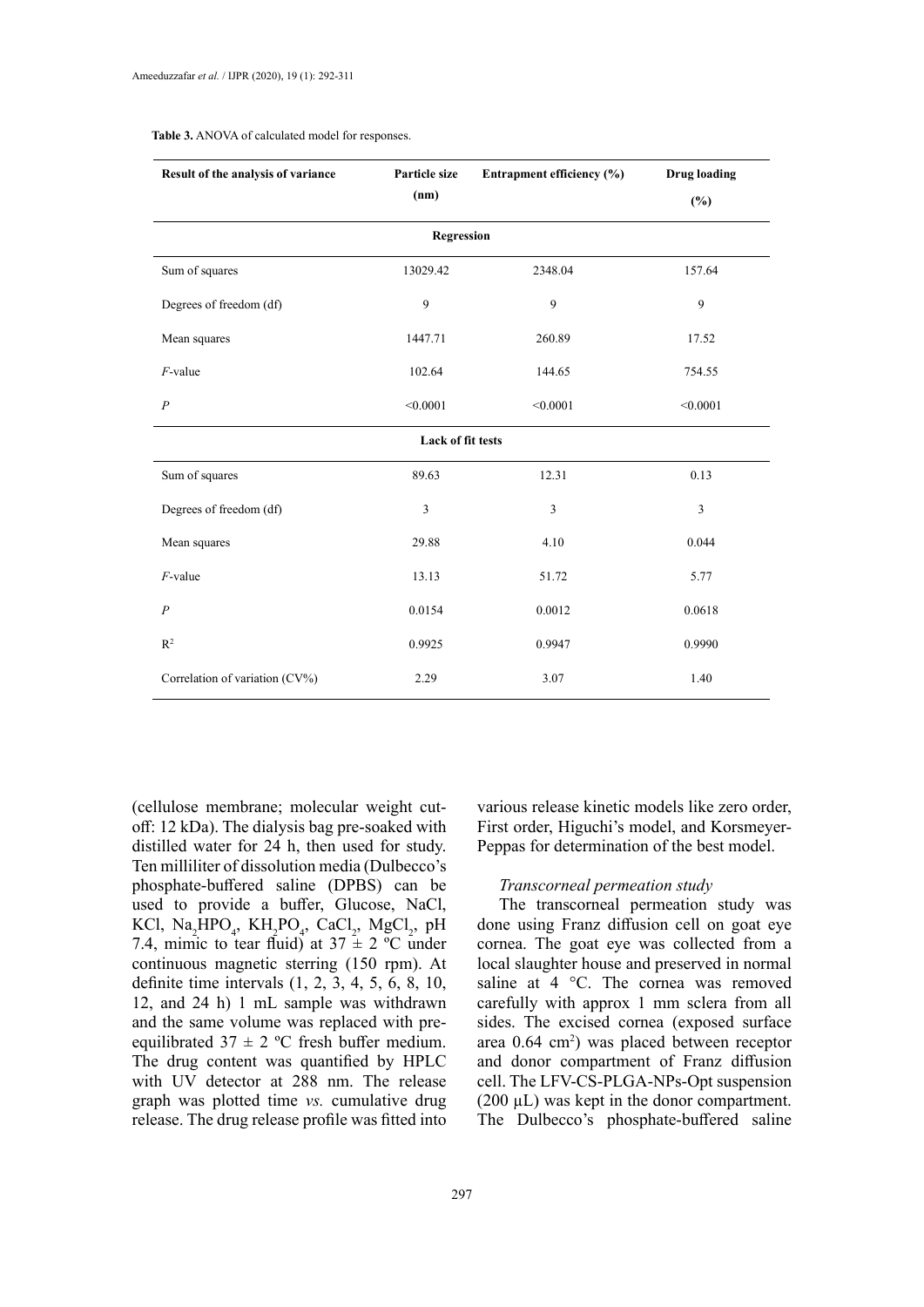(Glucose, NaCl, KCl, Na<sub>2</sub>HPO<sub>4</sub>, KH<sub>2</sub>PO<sub>4</sub>,  $CaCl<sub>2</sub>$ , MgCl<sub>2</sub>, pH 7.4, mimic to tear fluid) was used as dissolution media kept in the receptor compartment at  $37 \pm 2$  °C under magnetic stirring (150 rpm). One milliliter of the sample was withdrawn at predetermined time interval (0, 2, 6, 8, 10, 12, and 24 h) from the receptor compartment of diffusion cell and the same volume was replaced with Dulbecco's phosphate-buffered saline. The amount of the drug permeated was determined by HPLC and compared with marketed eye drop (Levobact,  $0.5\%$ ).

## *Ex-vivo mucoadhesion study*

The *ex-vivo* mucoadhesion of LFV-CS-PLGA-NPs-Opt was studied using pig mucin (Himedia, Mumbai, India) because it is similar with corneal mucin (23). The nanoparticle suspensions (placebo and drug loaded NPs) was incubated with 1% pig mucin suspension (PBS, 0.05 M, pH 7.4) at 37 ºC for 24 h (9) and centrifuged at 18000 rpm for 30 min at 4 ºC (REMI Cooling Centrifuge, Mumbai, India), the supernatant was collected and evaluated for free pig mucin using UV spectrophotometer (Shimadzu UV-1700, Kyoto, Japan) at 280.2 nm. The mucoadhesion strength was calculated using equation.

Initial conc of pig mucin – free conc of pig mucin  $\times 100$ Initial conc of pig mucin

> *Ocular tolerance study: Hen's Egg Test Chorioallantoic Membrane (HET- CAM) test*

> The *in-vitro* ocular tolerance test by HET-CAM is an alternative method to Draize Rabbit Eye Test (24). HET-CAM has been employed extensively to check the ocular irritancy of any ophthalmic product. The fertilized fresh hen's eggs (50-60 g) was collected from local poultry form and divided into three groups, each containing three eggs. The eggs were incubated in a humidified shaking incubator at  $37 \pm 0.5$  °C and  $55 \pm 7\%$  RH for 9 days and rotated manually after every 12 h. On  $10<sup>th</sup>$  day of incubation the shell of egg was open from air chamber side and the inner membrane removed without any damage to vascular CAM. The LFV-CS-PLGA-NPs-Opt suspension, normal saline (0.9%, negative

control), and sodium hydroxide (0.1 M, positive control) were applied directly to the CAM surface and stand for 5 min without any turbulence. The CAM membrane was inspected for any sign of vascular damage such as hyperemia, hemorrhage, and coagulation and scored (0 to 21) according to the scoring scheme. At predetermined time intervals (0, 0.5, 2, and 5 min) the CAM was observed and the scores were given according to the nature of hemorrhage and the mean was calculated. No visible hemorrhage  $= 0$  Nonirritant. Just visible membrane discoloration = 1 Mild irritant. The structures are covered partially due to membrane discoloration or hemorrhage = 2 moderately irritant. The structures are covered totally due to membrane discoloration or hemorrhage  $= 2$  Severe irritant (25).

# *Histopathological study*

Bioadhision% = and stamed<br>Initial conc of pig mucin – free conc of pig mucin Bioadhision Were c = and stain<br>− Snaps we Corneal irritation study of LEV-CS-PLGA-NPs-Opt formulation was analyzed by using fresh goat cornea. The cornea was incubated with LEV-CS-PLGA-NPs-Opt for a definite e period of time. The cornea was washed with phosphate buffer saline, and placed fixed in formalin (8% v/v) solution. Cornea was dehydrated with alcohol, put in melted paraffin and solidified. Definite cross-section was cut and stained using haematoxylin and eosin. Snaps were captured by Motic digital (DMB3, Pal System, Japan) microscope at 10x and evaluated for any change in corneal anatomy and compared to the controlled cornea.

# *Confocal laser scanning microscopy study (CLSM)*

Confocal scanning laser microscopy study was done to determine penetration of formulation in excised goat cornea. The fluorescent dye (0.3%, Rhodamine B) was used for study. The excised goat cornea was obtained from the local slaughter house in normal saline. The cornea was placed with LEV-CS-PLGA-NPs-Opt formulation, dye in Franz diffusion shell for 8 h, and maintained at  $37 \pm 2$  °C. The goat cornea was separated, washed, and cut into the small pieces. The microscopy slide was prepared. The confocal scanning laser microscopy (Olympus FluoView FV1000, Melville, New York) with an argon laser beam was used for study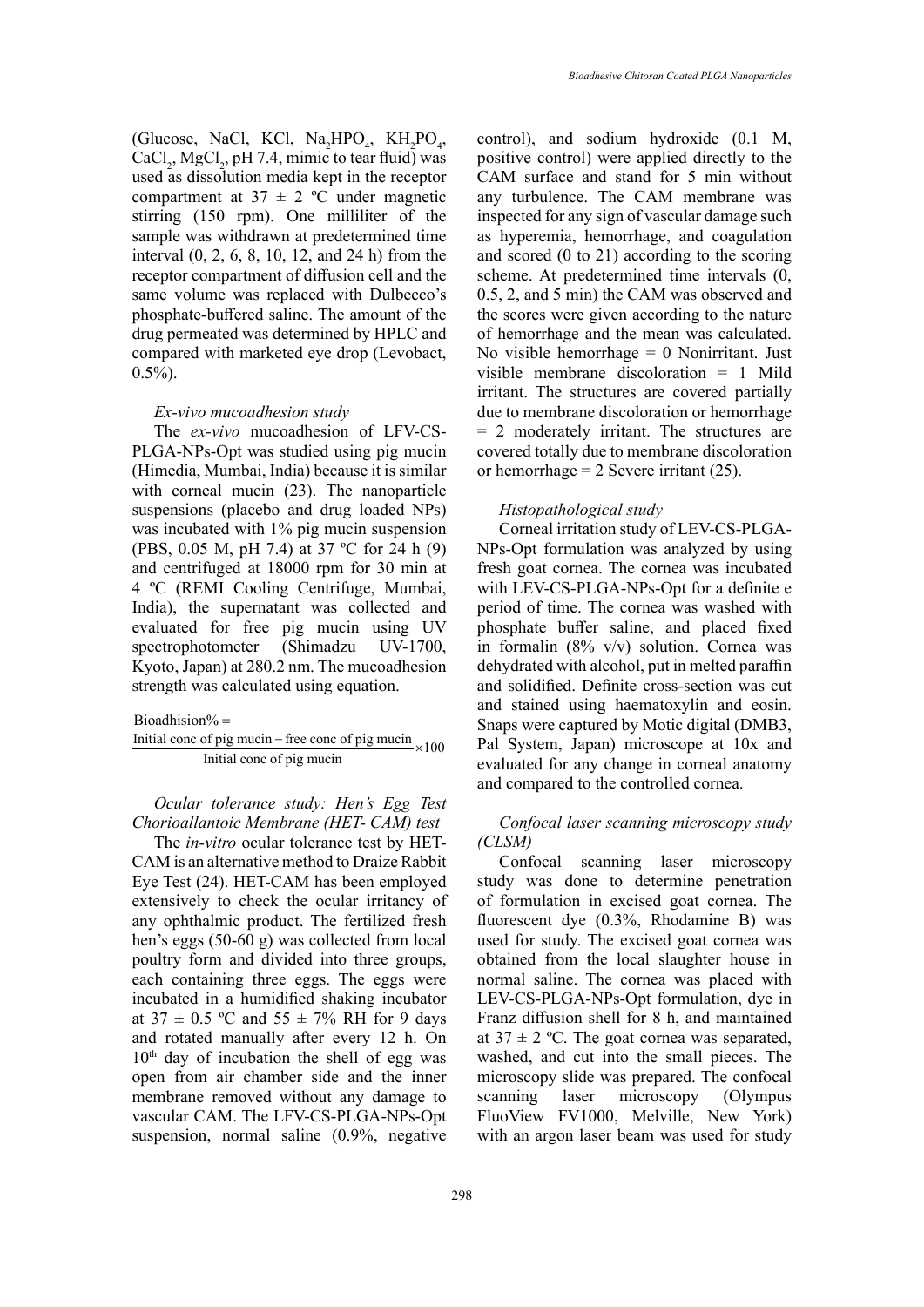with excitation and emission wavelength 370 nm and 550 nm. The image was captured by z-axis by FluoView software at Z-axis (7, 11).

#### *Antimicrobial study*

The antibacterial activity of LEV-CS-PLGA-NPs-Opt and marketed eye drops (levobact, 0.5%) was carried out against *Staphylococcocus aureus* (*S. aureus*) microorganism. The sterilized nutrient agar media (20 mL) was placed in sterilized petriplate and seeded with specific culture (0.2 mL). The petriplate was allowed to stand for solidification without any disturbance. Four millimeter diameter cups were made with the help of sterile borer. The 50 mg of LEV-CS-PLGA-NPs-Opt were taken and resuspended in normal saline. After 12 and 24 h the released levofloxacin from NPs transferred into the cups for microbial assay and compared with marketed eye drops, (Levobact, 0.5%). With another petridish. The petridishes kept at room temperature for 3h, and incubated at 37 °C for 24 h. Diameter of zone of inhibition (ZOI) was determined by antibiotic zone finder.

# *Gamma scintigraphy: Ocular retention study*

The ocular retention of developed optimized formulation was accessed by Gamma Scintigraphy using Tc<sup>99m</sup> as radioactive substance. Initially levofloxacin is direct radiolabelled with dry  $Tc^{99m}$  using stannous chloride as reducing agent. The rediolabelling efficiency was determined with acetone as mobile phase using instant thin layer chromatography (ITLC) and optimized. Radiolabelled levofloxacin used to develop CS coated PLGA-NPs with optimized formula. The study was performed on Gamma Camera (Millenium VG, Milwaukee, WI); to detect the 140 keV radiation of Tc<sup>99m</sup>. The rabbit was anaesthetizing intramuscularly using Ketamine HCl injection (15 mg/kg body weight). The 50 µL of the radiolabelled levofloxacin loaded CS coated PLGA-NPs suspension and aqueous levofloxacin solution  $(50 \mu L)$  were instilled on the left side corneal cul-de sac. Scintigraphy dynamic recording continued for 30min with dynamic images that were captured with high resolution camera in scintigraphy ( $128 \times 128$  pixel). The drainage

rate of radioactive compound from eye was measured and the time- activity curve plotted. The static image of whole body was captured  $(128 \times 128 \text{ pixel})$  at definite time interval up to 6 h after instillation of both formulations (NPs and drug solution) (8).

## *Stability study as per ICH-Guideline*

The stability study of the freeze dried LEV-CS-PLGA-NPs-Opt were done as per ICH guide line (26). The 40 mg of freeze dried CS-coated PLGA-NPs were packed in closed amber colored glass vials and placed at 4, 25, and 40 °C in humidity chamber. The 10mg of the LEV-CS-PLGA-NPs-Opt was withdrawn at definite time interval (1, 2, 3, and 6 month) and particle size, encapsulation efficiency, drug loading, and drug content was analyzed. HPLC method was used for determination of drug concentration with mobile phase methanol: water (70:30, v/v) at UV detector 288 nm. The degradation rate constant and self life of formulation was calculated by following Equations 3 and 4. Graph pad prizme was used for statistical analysis. The  $P < 0.05$  means statistically significant and  $P > 0.05$  means statistically insignificant.

| $Slope = K/2.303$                  | (Equation 3) |
|------------------------------------|--------------|
| Self life $t_{00} = 0.1052/K_{25}$ | (Equation 4) |

#### **Results and Discussion**

## *Optimization*

CS coated PLGA-NPs of Levofloxacin was developed and optimized by Box-Behnken statistical design using Design-Expert software. Total 17 runs with five centre points and their responses were recorded (Table 2). The best fit model for each response *i.e.*, particle size, entrapment efficiency, and drug loading were selected by ANOVA and by calculating *F*-values. A full-quadratic secondorder polynomial equation was generated for each response (particle size, entrapment efficiency and drug loading). The ANOVA and regression analysis of each model were shown in Tables 3 and 4, respectively. The 3D and contour plots provided utility in analyzing the effects of two factors on one particular response and helped to demonstrate the interaction effects of the independent variables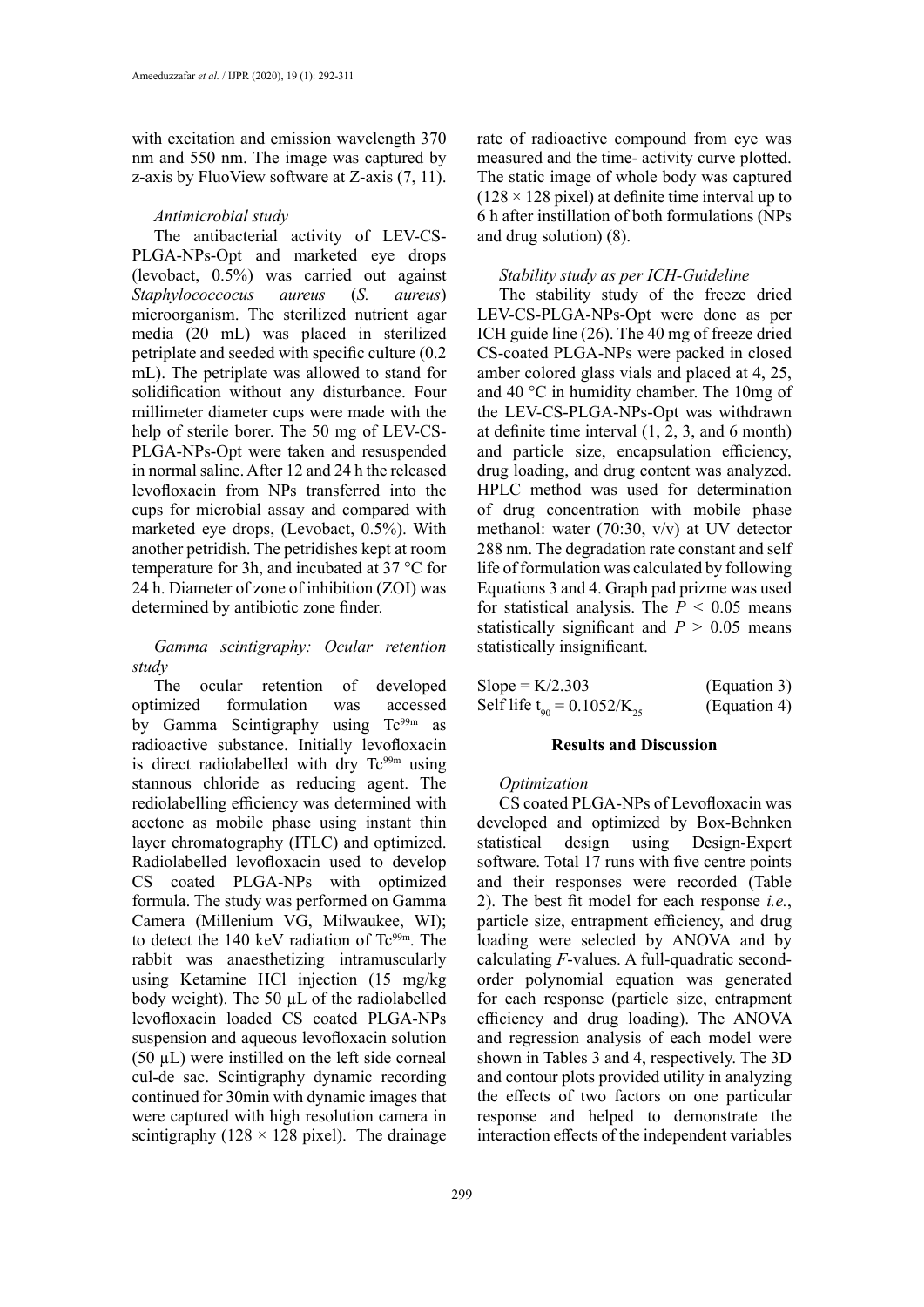| Model            | $\mathbb{R}^2$ | Adjusted $\mathbb{R}^2$ | Predicted $\mathbb{R}^2$ | <b>SD</b> | CV(%) | Remark    |
|------------------|----------------|-------------------------|--------------------------|-----------|-------|-----------|
| Response $(Y_1)$ |                |                         |                          |           |       |           |
| Linear           | 0.8901         | 0.8647                  | 0.7834                   | 10.54     | ----- |           |
| 2F1              | 0.9374         | 0.8999                  | 0.7349                   | 9.06      |       |           |
| Quadratic        | 0.9925         | 0.9828                  | 0.8897                   | 3.76      | 2.29  | Suggested |
|                  |                |                         | Response $(Y_2)$         |           |       |           |
| Linear           | 0.8102         | 0.7664                  | 0.6702                   | 5.87      |       |           |
| 2F1              | 0.8355         | 0.7367                  | 0.4352                   | 6.23      |       |           |
| Quadratic        | 0.9947         | 0.9878                  | 0.9164                   | 1.34      | 3.07  | Suggested |
| Response $(Y_3)$ |                |                         |                          |           |       |           |
| Linear           | 0.9636         | 0.9552                  | 0.9289                   | 0.66      |       |           |
| 2F1              | 0.9750         | 0.9600                  | 0.8929                   | 0.63      | ----- |           |
| Quadratic        | 0.9990         | 0.9976                  | 0.9863                   | 0.15      | 1.40  | Suggested |

**Table 4.** Regression analysis of all responses  $(Y_1, Y_2, Y_3)$ .

Particle size (Y1) = +169.97 - 26.65A + 12.80B + 24.21C + 12.05AB - 2.98AC - 1.19BC - 9.12A<sup>2</sup> + 4.67B<sup>2</sup> - 8.14C<sup>2</sup>.

Entrapment efficiency (Y2) = +49.45 + 9.71A + 8.49B + 8.53C - 0.23AB + 0.86AC - 3.76BC - 8.92A<sup>2</sup> - 1.93B<sup>2</sup> - 1.35C<sup>2</sup>.

Drug loading (Y3) = +11.29 + 3.30A - 2.73B - 0.84C + 0.62AB + 0.18AC + 0.18BC + 0.18A<sup>2</sup> - 0.93B<sup>2</sup> - 0.11C<sup>2</sup>.

on the dependant variables (response) shown in Figures 1-3.

#### *Particle size*

The particle size of every batch of CS coated PLGA-NPs was measured by zeta sizer and put in to the Design-Expert software. The quadratic polynomial Equation was given bellow.

Particle size  $(Y_1) = +169.97 - 26.65A$  $+$  12.80B + 24.21C + 12.05AB - 2.98AC - $1.19BC - 9.12A^2 + 4.67B^2 - 8.14C^2$ .

From the result of ANOVA, the Model F-value of response Y<sub>1</sub> (particle size) is 102.64, indicating that the model is significant. The model terms are considered significant with values of "Prob  $> F$ " less than 0.0500. In this case the significant model terms are A, B, C, AB,  $A^2$ ,  $B^2$ , and  $C^2$ . The insignificant model terms are indicated with values greater than 0.1000. The concentration of CS varied from 0.2 to  $1\%$  w/v. The particle size of NPs varies from  $102.60 \pm 4.34$  to  $208.76 \pm 6.34$ nm (Table 2). With increase in concentration of CS, a gradual increase in particle size was observed due to increase viscosity of solution (Figure 1). A significant  $(P < 0.05)$  increase in particle size was observed when CS concentration increased from 0.2% to 0.6%  $w/v$  ( $P < 0.05$ ). With increased concentration of PLGA, the particle size increased due to increase in the viscosity of solution resulting in increase in resistance against force created by stirring (Figure 1) (27). In case of stabilizer or emulsifier *i.e.*, PVA, on increasing the concentration of emulsifier in the external phase (1-2%), the particle size decreases significantly  $(P < 0.05$ , Table 2,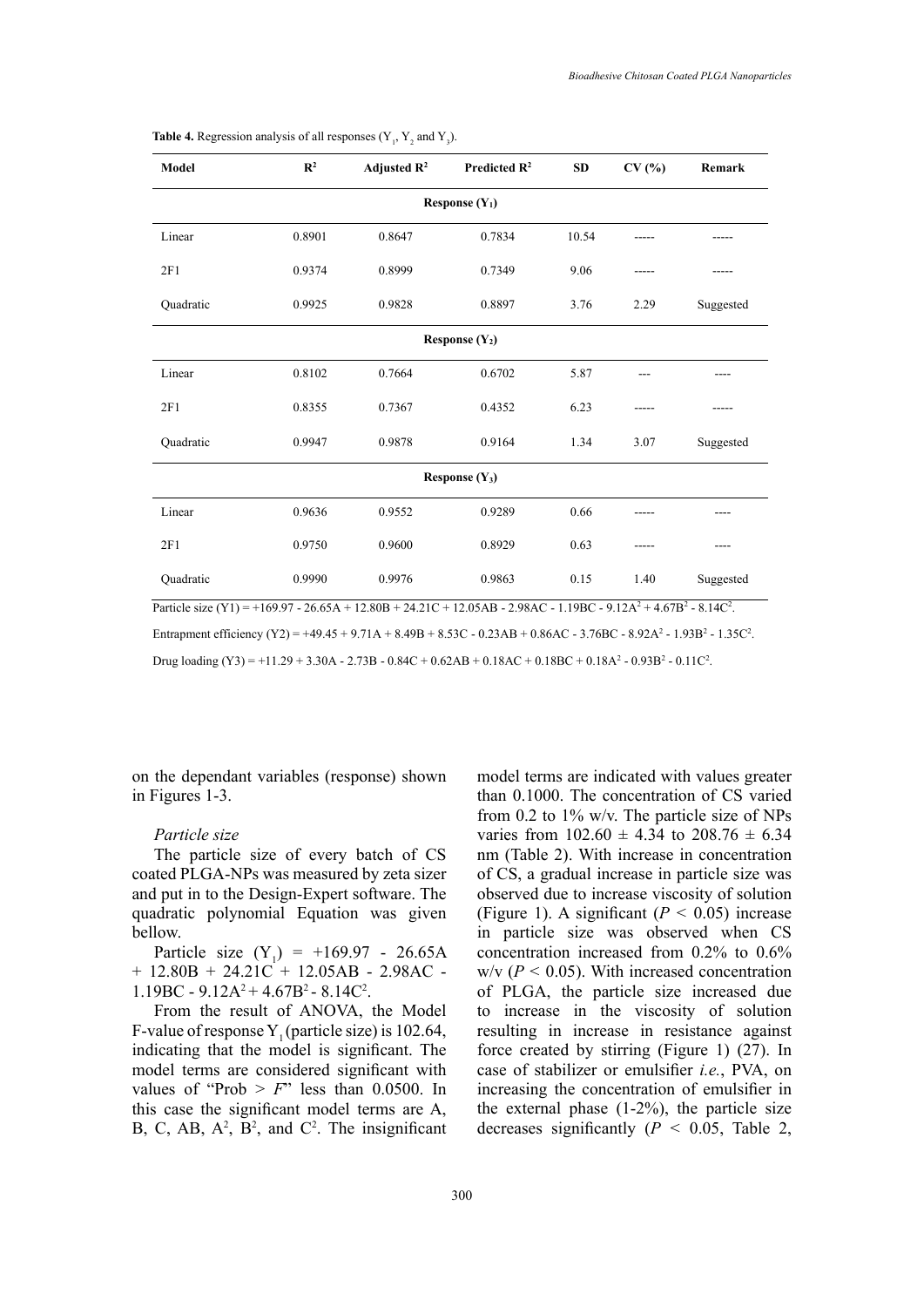

Figure 1. 3D and couture plot showing effect of (A) PVA, (B) PLGA and (C) Chitosan on response  $Y_1$  (particle size).



(entrapment efficiency). **Figure 2.** 3D and couture plot showing effect of independent variables *i.e.*, (A) PVA, (B), PLGA, and (C) Chitosan on response  $Y_2$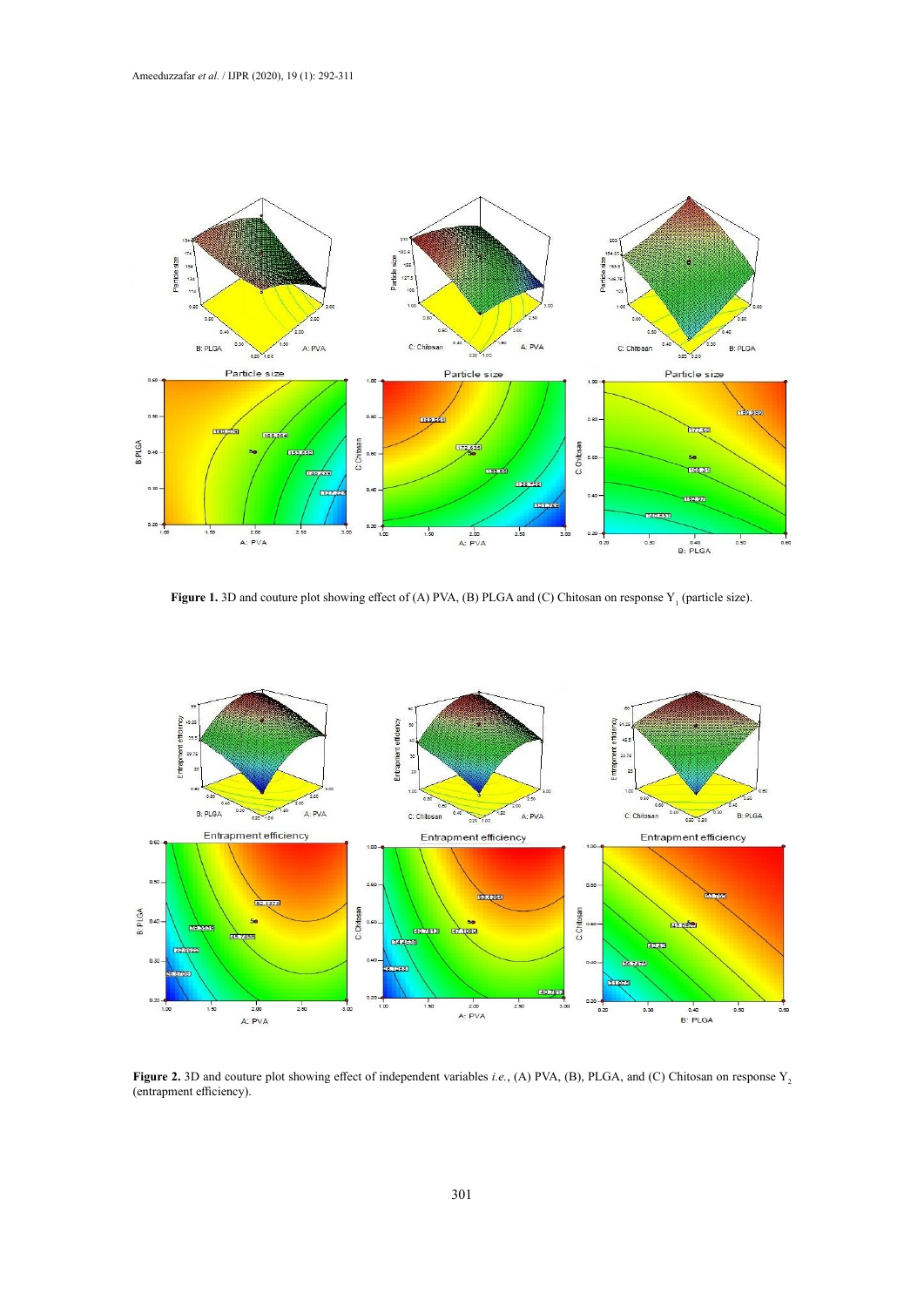

Figure 3. 3D and couture plot showing effect of independent variables *i.e.*, (A) PVA, (B) PLGA, and (C) Chitosan on response  $Y_3$  on drug loading.

Figure 1) because at this concentration, the PVA molecule acts as a stabilizer and prevents aggregation of the particles. Above 2%, the particle size increased due to increase in viscosity, resulting in decrease in share force for breaking the particles.

## *Entrapment efficiency*

The entrapment efficiency of each batches of LFV-CS-PLGA-NPs determined by centrifugation technique and value was inter in the Design-Expert software. The quadratic polynomial Equation is given below.

Entrapment efficiency  $(Y_2) = +49.45 +$  $9.71A + 8.49B + 8.53C - 0.23AB + 0.86AC$ 3.76BC - 8.92A2 - 1.93B2 - 1.35C2

The model quadratic model was found to be significant with *F*-value of 144.65. The significance of the model terms is indicated by values of "Prob  $> F$ " less than 0.0500. The A, B, C, BC,  $A^2$ , and  $B^2$  are significant model terms and remaining is insignificant because the  $P > 0.1$ . If there are many insignificant model terms (not counting those required to support hierarchy), model reduction may

improve your model. Significant Lack of Fit value is implied with a "Lack of Fit *F*-value" of 51.72. Due to noise a 0.12% chance is that a "Lack of Fit *F*-value" this large could occur. The EE of levofloxacin increases on increasing the concentration of PVA because it forms a uniform and stable dispersion which prevents loss of drug from coated nanoparticles (*P <*  0.05, Figure 2). On increasing the PLGA content from 2 mg/mL to 6mg/mL the EE significantly increased (Figure 2) due to less diffusion of the drug from the NPs. From the polynomial equation, a direct positive relationship with CS concentration was observed which means that with increase in the concentration of CS, EE increased because of high viscosity and higher extent of encapsulation and lesser diffusion of drug from NPs (Figure 2) (9, 28).

#### *Drug loading*

The drug loading of levofloxacin in CS coated PLGA-NPs of all batches was determined by centrifugation technique and data was given in Table 2. The polynomial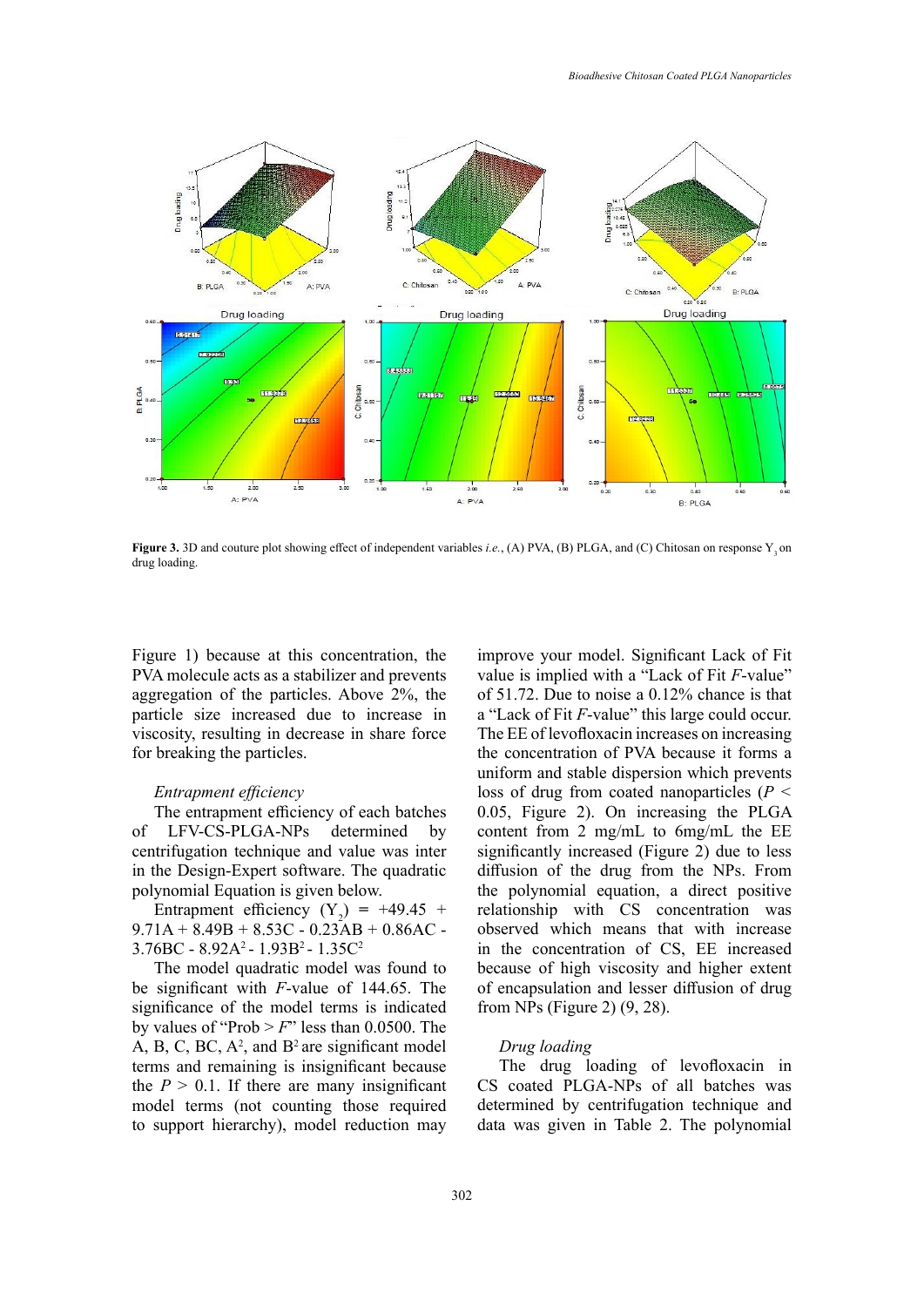

**Figure 4.** (A) Particle size, (B) Zeta potential and (C) TEM photograph of optimized chitosan coated PLGA-NPs.

Equation from ANOVA was calculated which is given below.

Drug loading  $(Y_3) = +11.29 + 3.30A 2.73B - 0.84C + 0.62AB + 0.18AC + 0.18BC$  $+ 0.18A^2 - 0.93B^2 - 0.11C^2$ 

Assessment of a particular factor effect on a response is generally represented by a positive or negative value. A favourable effect is indicated by the positive value for the coefficient whereas an unfavorable effect is indicated by negative value respectively.

The model *F*-value was found to be 754.55, which implied that the model is significant. The A, B, C, AB, BC,  $A^2$ , and  $B^2$  was found to be significant model term because the  $P < 0.05$ . The predicted R<sup>2</sup> of 0.9863 is in reasonable agreement with the adjusted  $\mathbb{R}^2$ of 0.9976. The adequate precision was found to be >4 (103.098) indicated that the method has adequate signal. The drug loading for all batches is given in Table 2. From the polynomial Equation the PVA showed direct positive relationship with DL whereas PLGA and CS have negative relationship with DL. With increases in PVA concentration, the DL

increased because the particle size decreased due to prevention of particle agglomeration., The DL was decreases on increasing the PLGA and CS concentration because of high viscosity of solution and large particle size formation (28) (Figure 3). The LFV-CS-PLGA-NPs-Opt formulation has concentrations of PVA (2%): PLGA  $(0.5\%)$ : CS  $(0.6\%)$  has a particle size of  $169.968 \pm 15.23$  nm, entrapment efficiency of 49.54  $\pm$  2.43% and drug loading of 11.29  $\pm$ 2.13%.

*Particle size and Transmission electron microscopy (TEM)*

The optimized formulation had a particle size of  $169.968 \pm 15.23$  nm with PdI (0.13  $\pm$ 0.03) as shown in Figure 4A. The CS coated PLGA-NPs had positive zeta potential as expected due to the positive charge of the CS polymer. 28.5 mV (Figure 4B) was the zeta potential of the optimized formulation which confirms CS coating over PLGA-NPs. TEM image of LFV-CS-PLGA-NPs-Opt was determined and found to be spherical shaped as well as defined core shell structure of NPs (Figure 4C).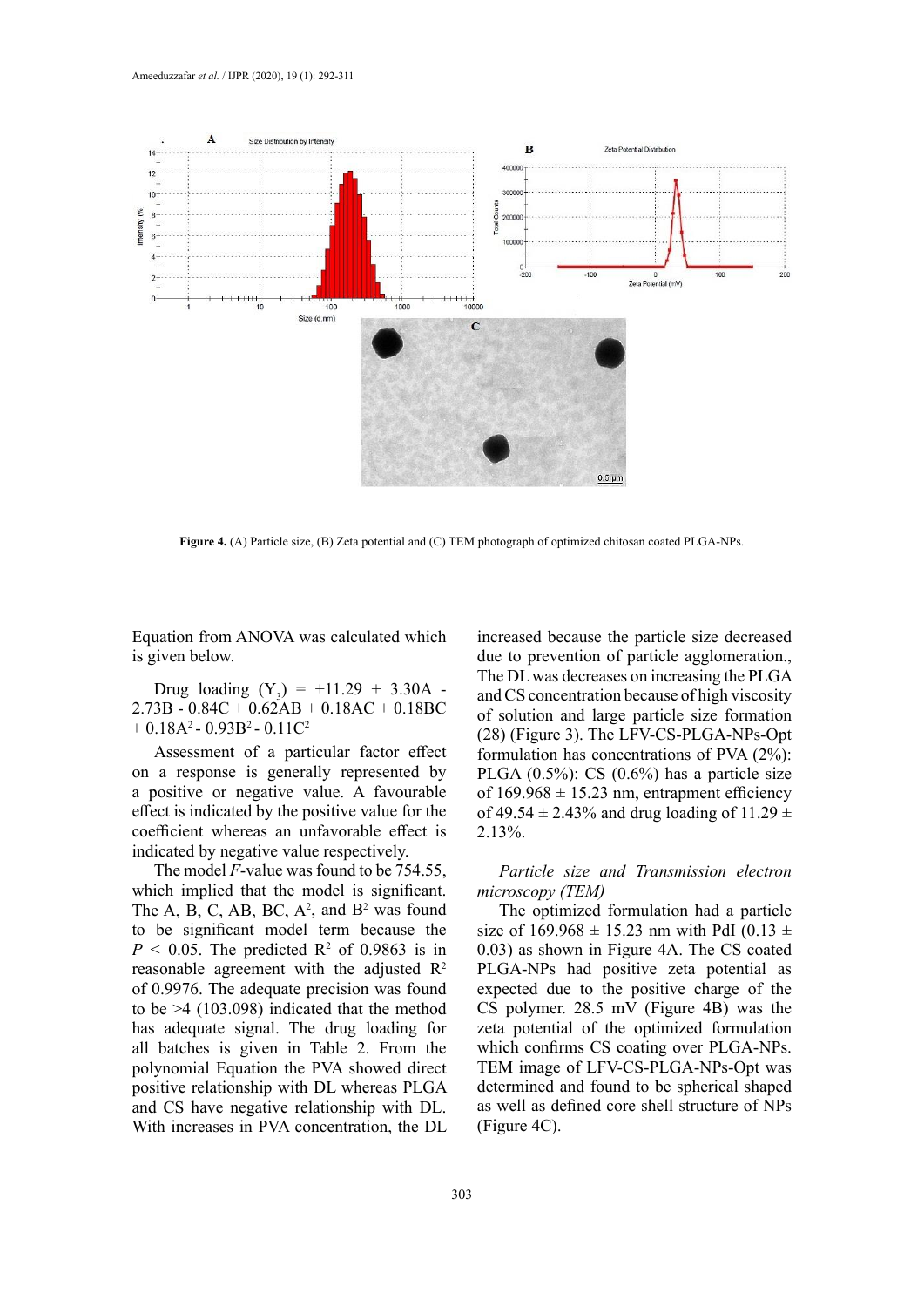

**Figure 5.** DSC of (A) Physical mixture, (B) Levofloxacin, (C) Optimized NPs.

#### *Differential scanning calorimetry*

The DSC thermogram of levofloxacin, physical mixture (levofloxacin with polymers) and LFV-CS-PLGA-NPs-Opt were performed and shown in Figures 5A-5C. The thermogram of levofloxacin, in pure drug and in physical mixture showed characteristic intense endothermic peak at 227.85 ºC (Figures 5A and 5B) at its melting point confirmed that its crystalline in nature The LFV-CS-PLGA-NPs-Opt did not show any characteristics peak (Figure 5C), indicating that levofloxacin was completely encapsulated by the polymer matrix and also due to nanosizing (29-32).

## *In-vitro release study*

The *in-vitro* release of levofloxacin from LFV-CS-PLGA-NPs-Opt and marketed formulation (levobact, 0.5%) were performed (Figure 6A). Slow but consistent drug release was observed. The LFV-CS-PLGA-NPs-Opt showed  $8.24 \pm 1.137\%$  released in 1 h followed by  $67.21 \pm 1.224\%$  in 24 h, while the marketed formulation exhibited 80.65  $\pm$  4.54% release in 1 h followed by 99.97  $\pm$ 1.87% release 4 h. The LFV-CS-PLGA-NPs-Opt formulation showed slow and sustained release of drug as compared to marketed formulation (Figure 6A) due to the additional

layer of CS present on the PLGA-NPs surface which acts as supplementary barrier to the drug diffusion (33), that means the drug molecule takes longer time in diffusion of drug in to release medium from polymer core and this result agrees with the earlier published results (34). The release profile of LFV-CS-PLGA-NPs-Opt was fitted into different kinetic release models and higuchi model showed best release model with regression value  $(R^2)$ of 0.982 (Table 5). It indicated drug release from nanoparticle matrix by diffusion process which is based on Ficks law and square root of time dependent (35).

#### *Transcorneal permeation study*

The corneal permeation of LFV-CS-PLGA-NPs-Opt and marketed formulation was assessed through diffusion cell. The percentage of drug permeation and flux of levofloxacin from the LFV-CS-PLGA-NPs-Opt found to be significantly (*P <* 0.05) high (70.206%, 2.90  $\pm$  0.036  $\mu$ g/cm<sup>2</sup>/h) as compared to marketed formulation (40.764%, 1.776  $\pm$  0.067 µg/ cm2 /h). The flux was determined from the steady-state portion of the permeation graph (cumulative amount permeated per unit area verses time (Figure 6B). The Higher corneal permeation was observed with LFV-CS-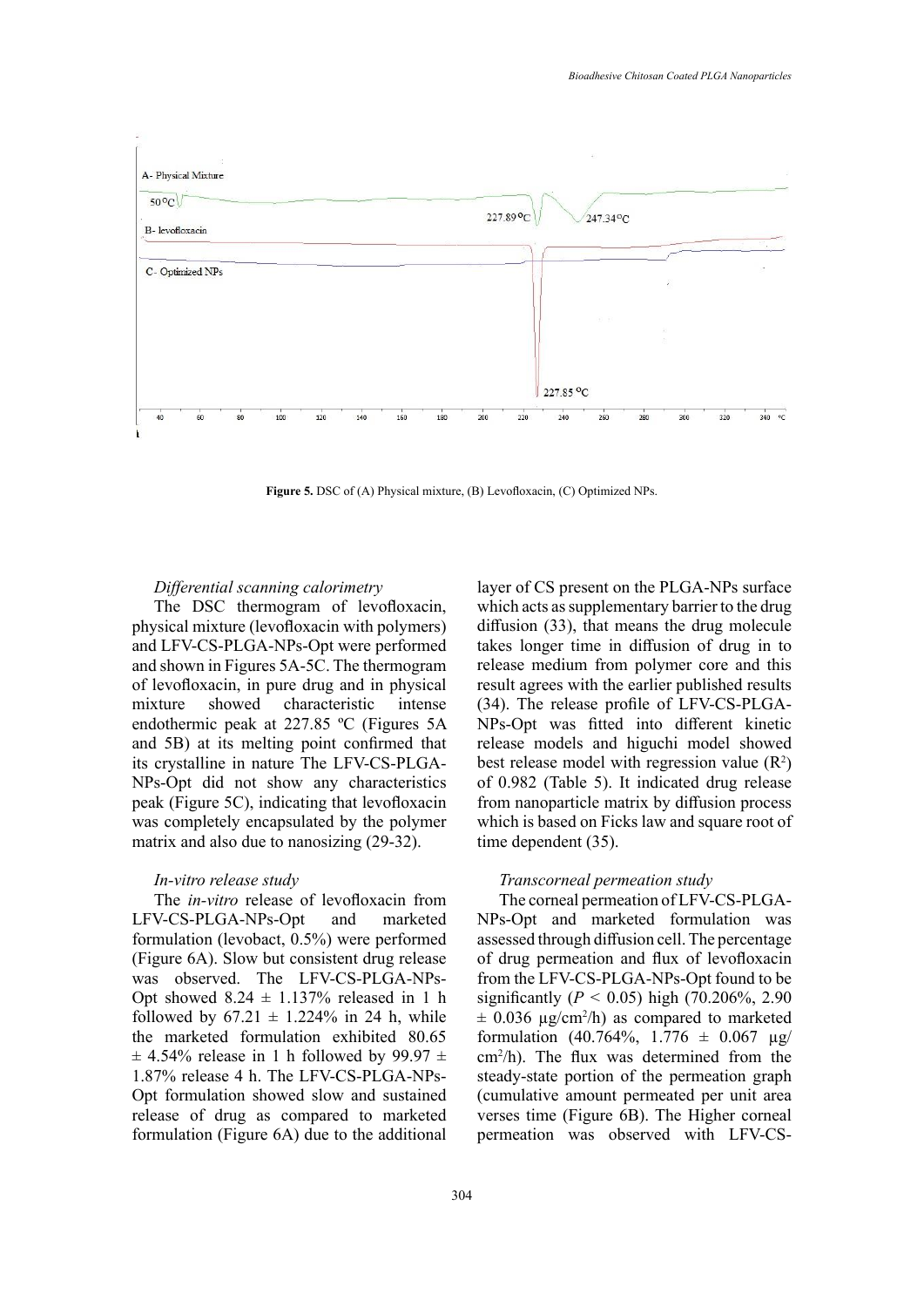

**Figure 6.** (A) *In-vitro* drug release profile, (B) *ex-vivo* permeation study. **Figure 6.** (A) *In-vitro* drug release profile, (B) *ex-vivo* permeation study.

**Table 5.** Regression value of different kinetic models. **Table 5.** Regression value of different kinetic models.

| Model            | <b>Equation</b>                |                | <b>Parameters</b> |
|------------------|--------------------------------|----------------|-------------------|
| Zero order       | $mo-m = kt$                    | $r^2$          | 0.903             |
| First order      | $\ln m = kt$                   | $r^2$          | 0.941             |
| Higuchi's model  | $mo-m = kt1/2$                 | r <sup>2</sup> | 0.982             |
| Korsmeyer-Peppas | $log (mo-m) = log k + n log t$ | $r^2$          | 0.960             |

PLGA-NPs-Opt as compared to marketed formulation due to permeation enhancing activity of CS as well as the nano size of coated NPs. Another reason for the enhanced permeation might be positively charged CS (positively charged due to presence of amino groups) interaction with negatively charged corneal surface (7).

#### *Ex-vivo mucoadhesion study*

The *ex-vivo* mucoadhesion of for LFV-CS-PLGA-NPs-Opt was determined using pig mucin and found to be  $94.15 \pm 1.72\%$ . This mucoadhesion is due to hydrogen bond between positively charged amino group of CS and negatively charged mucin (oligosaccharide chains) (36).

## *Ocular tolerability test (HET-CAM Test)*

Ocular irritation study of the developed LFV-CS-PLGA-NPs-Opt was assessed by HET-CAM test. HET-CAM is considered as a best choice and a suitable method for assessment of irritancy as compared to the animal testing (Draize test). Ethical and legal obligations are not conflicted by this test. Quite similar to the inflammation induced in the rabbits eye conjunctival tissue during irritancy studies, this test also responds to the injury inflicted with a complete inflammatory process (37). The optimized formulation tested and results were compared with non-irritant normal saline (0.9% NaCl, negative control). A zero mean score was found for normal saline. The LFV-CS-PLGA-NPs-Opt showed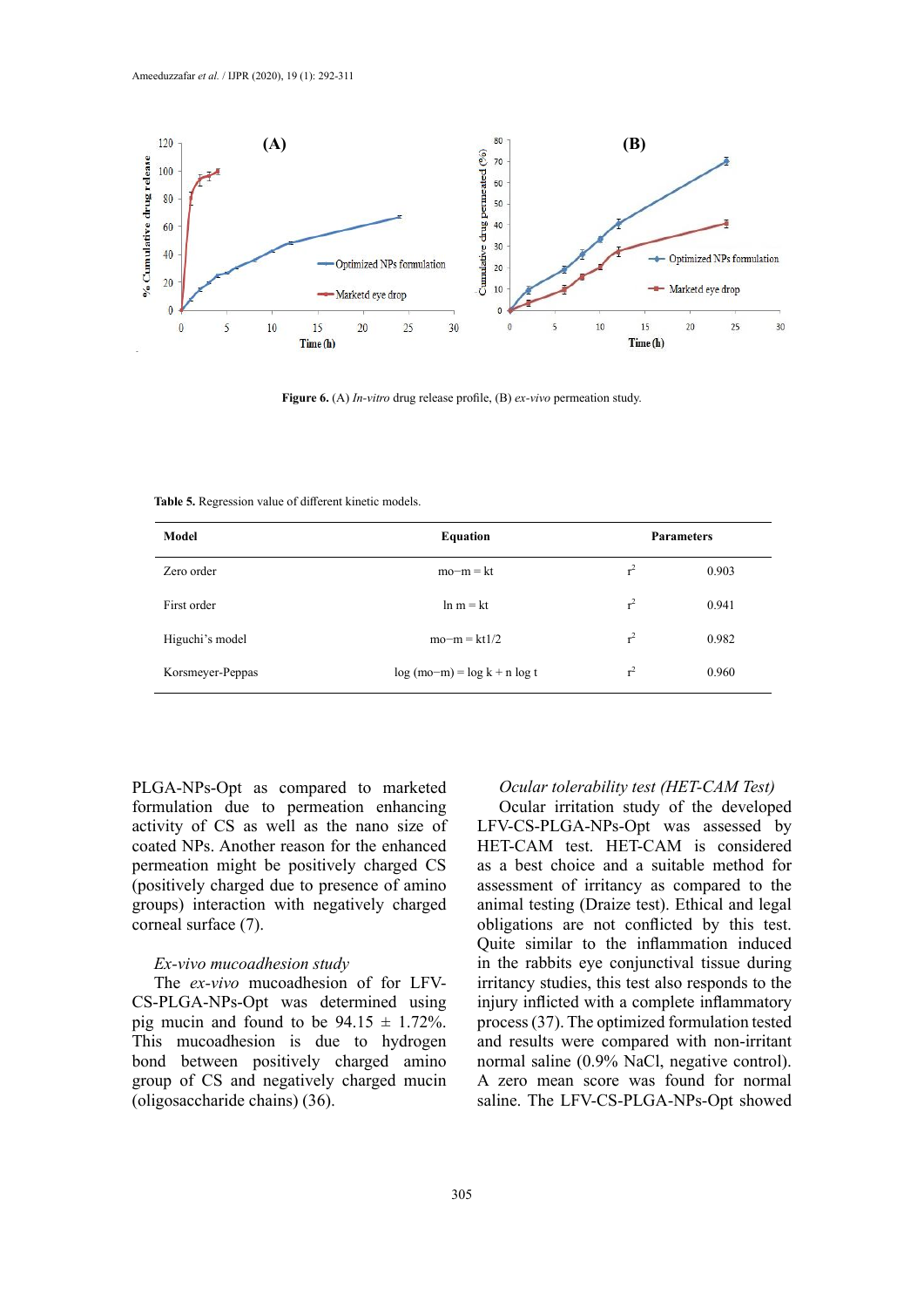

**Figure 7.** HET-CAM image of treated with (A) NPs (B) Negative control (NaCl) (C) Positive **Figure 7.** HET-CAM image of treated with (A) NPs (B) Negative control (NaCl) (C) Positive control (0.1N NaOH).

0 score up to 12 h and 0.46 score up to 24 h indicating that NPs formulation is non irritant due to nanorange of particles as well as due to isotonicity of formulation (38). In case of positive control (NaOH), the mean score was fond to be 14.33 which clearly confirmed its irritant nature. Hence, the results clarified that the LFV-CS-PLGA-NPs-Opt was non-irritant and can be well tolerated (Figure 7).

#### *Histopathological study*

Figure 8 represent the Histopathological study of LFV-CS-PLGA-NPs-Opt and with negative control (0.9% w/v, NaCl) and that and it was found that there was no change in morphological structure of ocular layer.

#### *Confocal laser scanning microscopy study*

The CLSM was performed on excised goat cornea using fluorescent dye (0.3% Rhodamine dye) to determine the extent of penetration of NPs and drug solution. It was observed that LFV-CS-PLGA-NPs-Opt showed high penetration  $(102 \mu m)$  with high florescent intensity as compared with marketed preparation (31.12 µm) (Figures 9A and 9B). The deep penetration of NPs is due to binding of positively charge on NPs to negative charge of cornea and tight junction. It loosen the tight junctions of epithelial cell (change the relative concentrations of specific ion species in the pore volume) and allow transport of NPs paracellularly (39). The long residence time on cornea is not only by simple bio-adhesion, but also by transport of NPs through intercellular as well as intracellular pathway through cornea. It concluded that the CS-PLGA-NPs-Opt penetrated deeper corneal layer on only adsorbed on corneal surface. This result is agreed with the previous published research work (7).

#### *Antimicrobial study*

The antibacterial efficacy of LFV-CS-PLGA-NPs-Opt with marketed eyed drop was performed against *S. aureus*. The diameter of ZOI was measured by graduated scale. The ZOI of marketed eyed drop was  $25.12 \pm 0.65$ mm as compared to LFV-CS-PLGA-NPs-Opt  $(30.74 \pm 0.25 \text{ mm}$  at 24 h). The results exposed that developed LFV-CS-PLGA-NPs-Opt is significant  $(P < 0.05)$  higher antibacterial activity than marketed formulation.

#### *Ocular retention: scintigraphy study*

Ocular retention study of LFV-CS-PLGA-NPs-Opt and marketed formulation in the cul-de-sac of rabbit eye was done by gamma scintigraphy using Tc<sup>99m</sup> as rediolabelling agent. The levofloxacin and NPs labelled with Tc<sup>99m</sup> and labeling efficiency was checked by instant thin layer chromatography (ITLC) using acetone as mobile phase. The maximum labeling efficacy was found to be 97% in stannous chloride (50  $\mu$ g) at pH 7.5. The radiolabelled LFV-CS-PLGA-NPs-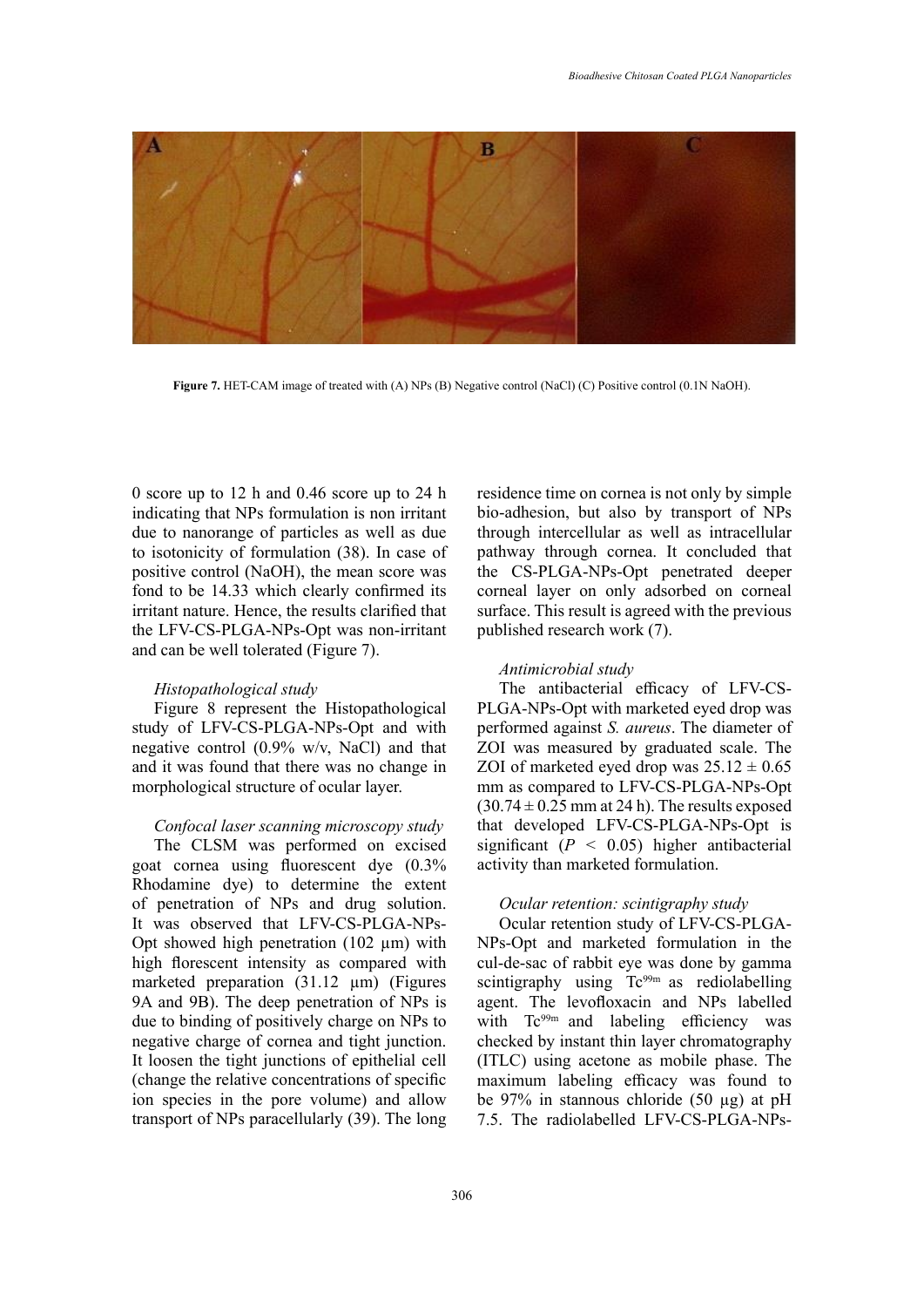

**Figure 8.** Histopathological image (A) treated with NPs, (B) Normal control. **Figure 8.** Histopathological image (A) treated with NPs, (B) Normal control.



**Figure 9.** Confocal scanning laser microscopy of (A) optimized CS coated PLGA-NPs, (B) **Figure 9.** Confocal scanning laser microscopy of (A) optimized CS coated PLGA-NPs, (B) marketed eye drop.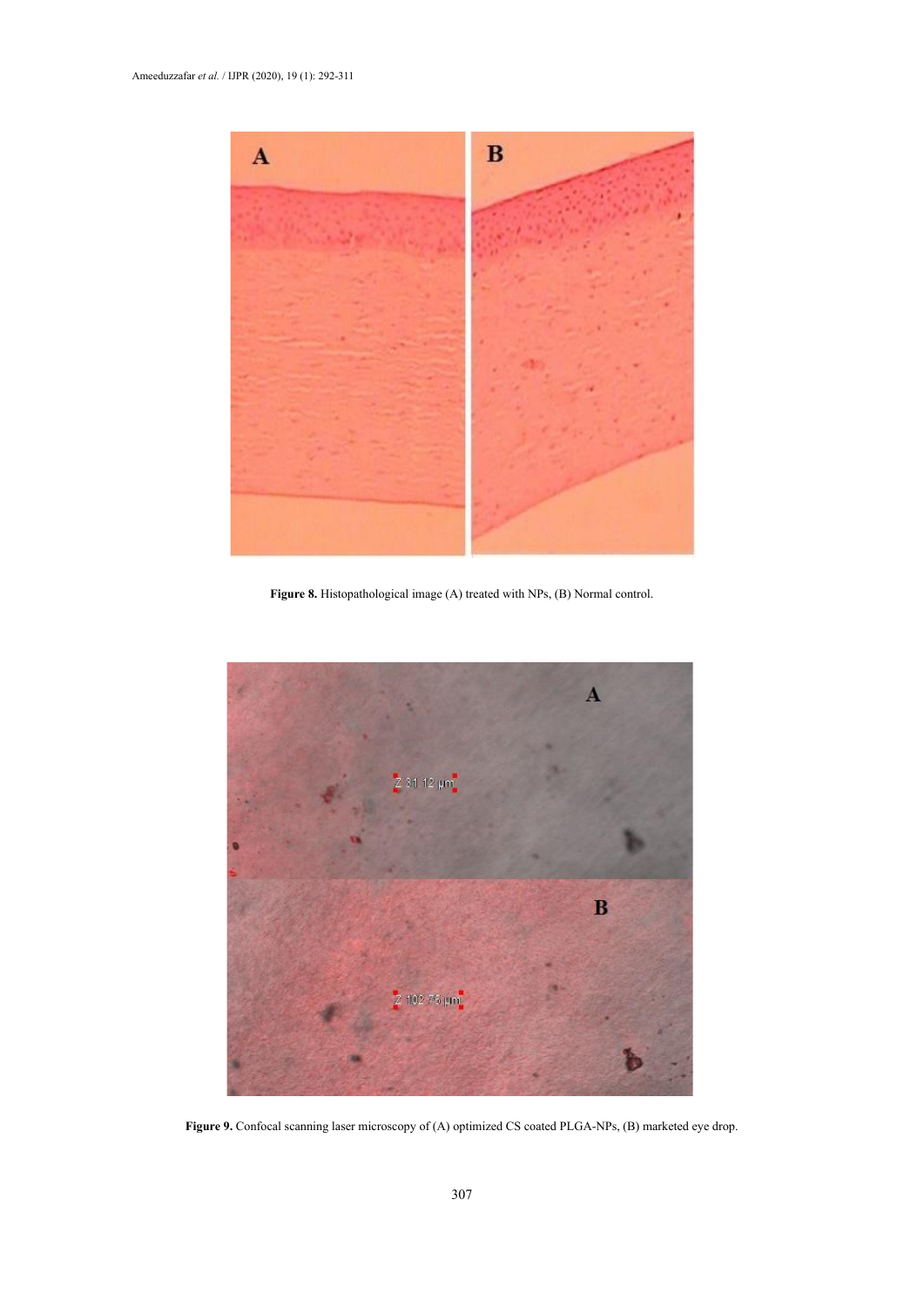

and marketed eye drop. **Figure 10.** (A) Scintigraphy static image for CS coated PLGA-NPs, (B) marled eye drop, (C) time activity plot for CS coated PLGA-NPs and marketed eye drop.

Opt and marketed formulation was installed into cul-de-sac of rabbit eye and retention was observed. The LFV-CS-PLGA-NPs-Opt suspension showed significance (*P <*  0.05) higher retention on cornea surface at 5 h without any significance radioactive labelled NPs in other body as compared to the pure drug solution (Figures 10A and 10B). The pure drug solution showed significant

radioactivity in other body part, it means it was significantly eliminated from the ocular region and reached the systemic circulation through nasolachrymal duct (Figure 10B). It is also observed that the radioactivity count (count%) rapid fall in case of drug solution as compared to CS coated PLGA-NPs suspension at 30min of study (Figure 10C). The high retention of NPs on surface of cornea is due binding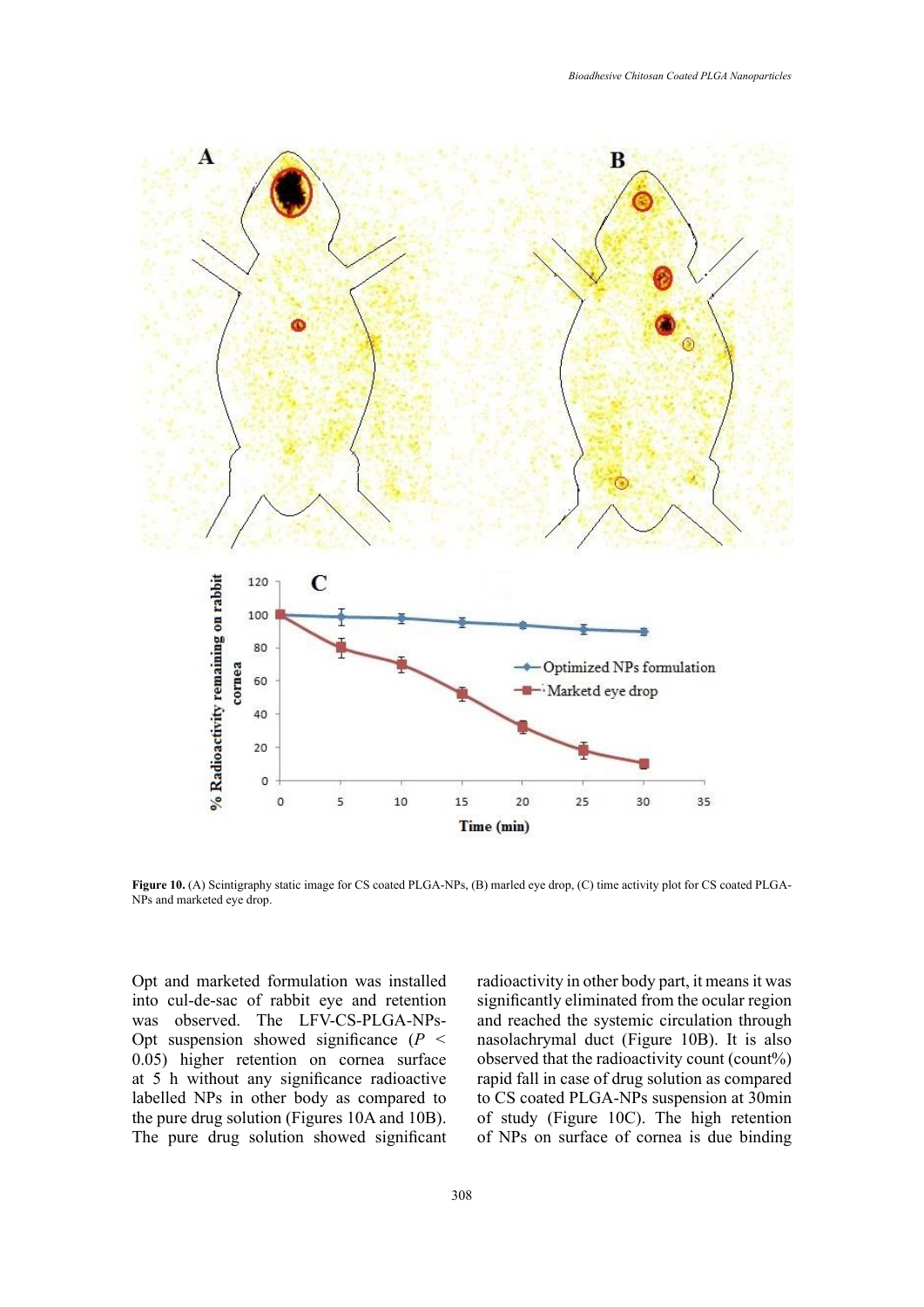interation of positive charge of chitosan with negative charge of mucine (40) of eye as well as nanosize of particles. LFV-CS-PLGA-NPs-Opt were retained significantly longer duration on ocular surface  $(P < 0.05)$  than the aqueous levofloxacin solution, and it is strongly agreement with previous published research work (41).

## *Stability studies*

Many factors affects on stability of the prepared formulation during the whole manufacturing process like active and inactive interaction, effect of packaging material, manufacturing process *etc.*, therefore, from period of manufacturing of a particular formulation to its usage, stability is crucial. The stability study was conducted for six months as per ICH guidelines. The drug content of particular samples was analyzed by HPLC. It was observed that there is no significant  $(P > 0.05)$  changes in particle size (two tailed  $P = 0.18$ ), encapsulation efficiency (two tailed  $P = 0.17$ ), and drug loading (two tailed  $P = 0.178$ ) from the zero time data. The degradation rate constant was very low (0.67  $\times$  10<sup>-4</sup>, as the overall degradation is <4%). The tentative shelf life was found to be 2.2 years at  $25 °C (42)$ .

#### **Conclusion**

Levofloxacin loaded CS-coated PLGA-NPs were successfully developed by single emulsification solvent evaporation technique and optimized by 3-factors 3-levels Box-Behnken statistical design software. Optimal particle size, with <0.5 PdI and positive zeta potential value was observed with the developed nanoparticles. An extended release with prolonged retention and better tolerability at corneal site was observed as compared to marketed levofloxacin eye drop. The antimicrobial activity of developed NPs was better as compared to the marketed levofloxacin eye drop. Irritancy and gamma scintigraphy study revealed that the LFV-CS-PLGA-NPs-Opt is non irritant and prolong retention on corneal surface as well as reduced nasolachrymal drainage and safe in use. The developed LFV-CS-PLGA-NPs-Opt showed a good stability profile making it suitable for

enhancing and prolonged release of drug on ocular surface and warrants clinical evaluation and application.

#### **Acknowledgment**

The authors are thankful to INMAS providing research facilities and also to Sami Labs, Bangalore, and Evonik Industries for providing the gift samples of PLGA.

## **References**

- (1) Kassem MA, Abdel Rahman AA, Ghorab MM, Ahmed MB and Khalil RM. Nanosuspension as an ophthalmic delivery system for certain glucocorticoid drugs. *Int. J. Pharm*. (2007) 340: 126–33.
- (2) [Jiawen X,](https://www.sciencedirect.com/science/article/pii/S0168365918302852) Yingyan X, [Gaoyong H,](https://www.sciencedirect.com/science/article/pii/S0168365918302852) TianYin LJG, Haibing H and Yu ZXT. A comprehensive review on contact lens for ophthalmic drug delivery. *[J. Control.](https://www.sciencedirect.com/science/journal/01683659) [Release](https://www.sciencedirect.com/science/journal/01683659)* [\(2018\) 28: 1](https://www.sciencedirect.com/science/journal/01683659/281/supp/C)97-18.
- (3) Ameeduzzafar, Imam SS, Bukhari SNA and Ali A. Preparation and evaluation of novel chitosan: gelrite ocular system containing besifloxacin for topical treatment of bacterial conjunctivitis: scintigraphy, ocular irritation and retention assessment. *Art. Cells Nanomed. Biotech*. (2018) 46: 959-67.
- (4) Yu J, Xu X, Yao F, Luo Z, Jin L, Xie B, Shi S, Ma H, Li X and Chen H. *In-situ* covalently crosslinked PEG hydrogel for ocular drug delivery applications. *Int. J. Pharm*. (2014) 470: 151–7.
- (5) Xu X, Weng Y, Xu L and Chen H. Sustained release of AvastinVR from polysaccharides cross-linked hydrogels for ocular drug delivery. *Int. J. Biol. Macromol*. (2013) 60: 272–6.
- (6) Nagarwal RC, Kant S, Singh PN, Maiti P and Pandit JK. Polymeric nanoparticulate system: a potential approach for ocular drug delivery. *J. Control. Release* (2009) 136: 2-13.
- (7) Jain GK, Pathan SA, Akhter S, Jayabalan N, Talegaonkar S, Khar RK and Ahmad FJ. Microscopic and spectroscopic evaluation of novel PLGA– chitosan Nanoplexes as an ocular delivery system. *Colloids Surf. B Biointerfaces* (2011) 82: 397–403.
- (8) Gupta H, Aqil M, Khar RK, Ali A, Bhatnagar A and Mittal G. Biodegradable levofloxacin nanoparticles for sustained ocular drug delivery. *J. Drug Target*. (2011) 19: 409–17.
- (9) [Ameeduzzafar,](https://www.ncbi.nlm.nih.gov/pubmed/?term=Ameeduzzafar%5BAuthor%5D&cauthor=true&cauthor_uid=24530326) [Ali](https://www.ncbi.nlm.nih.gov/pubmed/?term=Ali%20J%5BAuthor%5D&cauthor=true&cauthor_uid=24530326) J, [Bhatnagar](https://www.ncbi.nlm.nih.gov/pubmed/?term=Bhatnagar%20A%5BAuthor%5D&cauthor=true&cauthor_uid=24530326) A, [Kumar N](https://www.ncbi.nlm.nih.gov/pubmed/?term=Kumar%20N%5BAuthor%5D&cauthor=true&cauthor_uid=24530326) and [Ali](https://www.ncbi.nlm.nih.gov/pubmed/?term=Ali%20A%5BAuthor%5D&cauthor=true&cauthor_uid=24530326) A. Chitosan nanoparticles amplify the ocular hypotensive effect of carteolol in rabbits. *[Int. J. Biol.](https://www.ncbi.nlm.nih.gov/pubmed/24530326) [Macromol.](https://www.ncbi.nlm.nih.gov/pubmed/24530326)* (2014) 65:479-91.
- (10) Ilka R, Mohseni M, Kianirad M, Naseripour M, Ashtari K and Mehravi B. Nanogel-based natural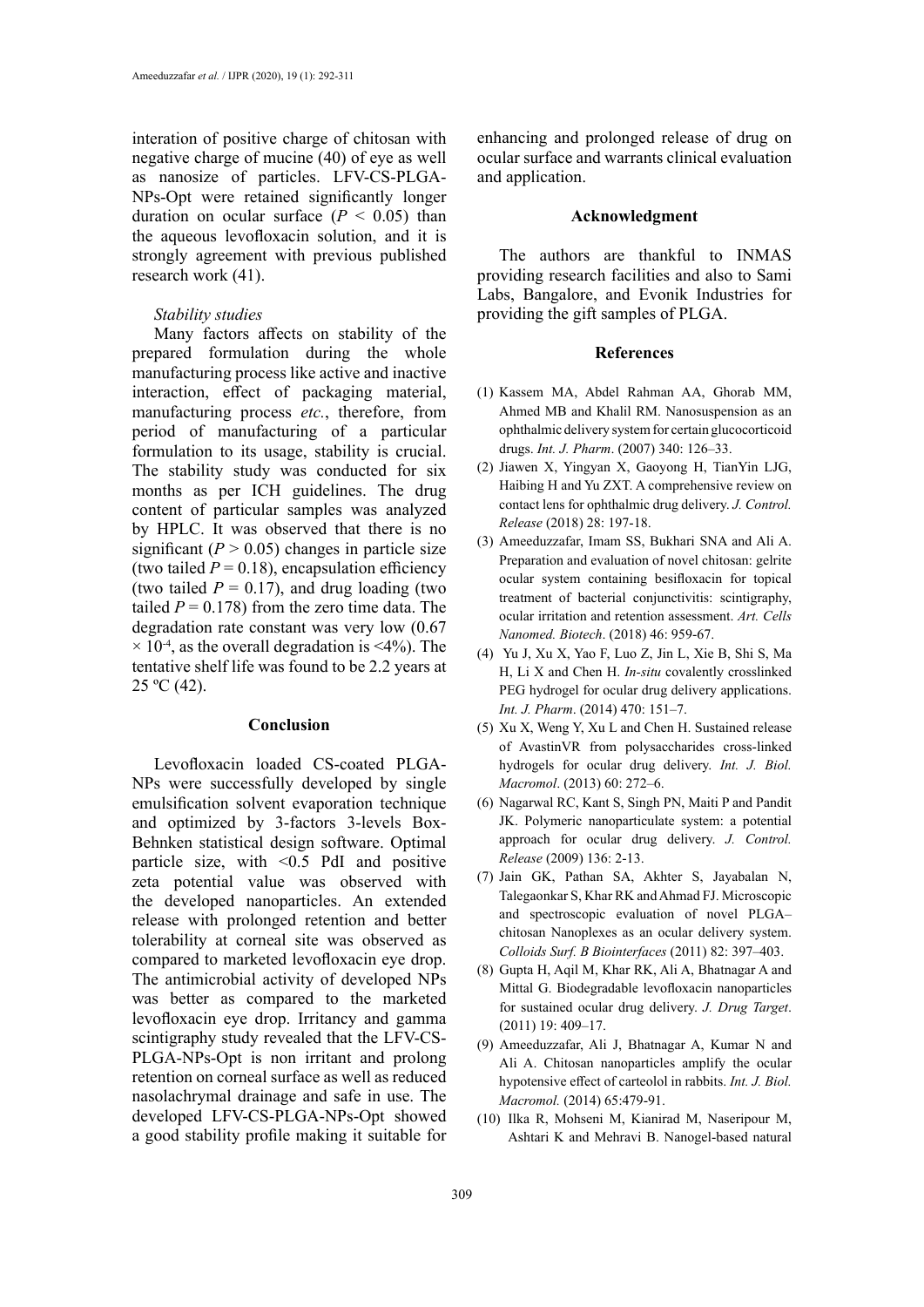polymers as smart carriers for the controlled delivery of Timolol Maleate through the cornea for glaucoma. *Int. J. Biol. Macromol*. (2018) 109: 955- 62.

- (11) Khan N, Ameeduzzafar, Khanna K, Bhatnagar A, Ahmad FJ and Ali A. Chitosan coated PLGA nanoparticles amplify the ocular hypotensive effect of forskolin: statistical design, characterization and *[in-vivo](https://www.ncbi.nlm.nih.gov/pubmed/29723623)* studies. *Int. J. Biol. Macromol*. (2018) 116: 648-63.
- (12) [Salama](https://www.ncbi.nlm.nih.gov/pubmed/?term=Salama%20AH%5BAuthor%5D&cauthor=true&cauthor_uid=26589410) AH, [Mahmoud A](https://www.ncbi.nlm.nih.gov/pubmed/?term=Mahmoud%20AA%5BAuthor%5D&cauthor=true&cauthor_uid=26589410)A and [Kamel](https://www.ncbi.nlm.nih.gov/pubmed/?term=Kamel%20R%5BAuthor%5D&cauthor=true&cauthor_uid=26589410) RA. Novel method for preparing surface-modified fluocinolone acetonide loaded PLGA nanoparticles for ocular use: *in-vitro* and *in-vivo* evaluations. *[AAPS PharmSciTech](https://www.ncbi.nlm.nih.gov/pubmed/26589410)* (2016) 17:1159-72.
- (13) [Bhattarai R](https://www.ncbi.nlm.nih.gov/pubmed/?term=Bhattarai%20RS%5BAuthor%5D&cauthor=true&cauthor_uid=28532107)S, [Das](https://www.ncbi.nlm.nih.gov/pubmed/?term=Das%20A%5BAuthor%5D&cauthor=true&cauthor_uid=28532107) A, [Alzhrani](https://www.ncbi.nlm.nih.gov/pubmed/?term=Alzhrani%20RM%5BAuthor%5D&cauthor=true&cauthor_uid=28532107) RM, [Kang](https://www.ncbi.nlm.nih.gov/pubmed/?term=Kang%20D%5BAuthor%5D&cauthor=true&cauthor_uid=28532107)  D, [Bhaduri](https://www.ncbi.nlm.nih.gov/pubmed/?term=Bhaduri%20SB%5BAuthor%5D&cauthor=true&cauthor_uid=28532107) SB and [Boddu SHS. C](https://www.ncbi.nlm.nih.gov/pubmed/?term=Boddu%20SHS%5BAuthor%5D&cauthor=true&cauthor_uid=28532107)omparison of electrospun and solvent cast polylactic acid (PLA)/poly(vinyl alcohol) (PVA) inserts as potential ocular drug delivery vehicles. *Mater. Sci. Eng. C Mater. Biol. Appl*. (2017) 77:895-903.
- (14) Paolicelli P, Cerreto F, Cesa S, Feeney M, Corrente F, Marianecci C and Casadei MA. Infuence of the formulation components on the properties of the system SLN-dextran hydrogel for the modi"ed release of drugs. *J. Microencapsul*. (2008) 25: 1–10.
- (15) [Sah](https://www.ncbi.nlm.nih.gov/pubmed/?term=Sah%20AK%5BAuthor%5D&cauthor=true&cauthor_uid=27389068) AK, [Suresh](https://www.ncbi.nlm.nih.gov/pubmed/?term=Suresh%20PK%5BAuthor%5D&cauthor=true&cauthor_uid=27389068) PK and [Verma VK.](https://www.ncbi.nlm.nih.gov/pubmed/?term=Verma%20VK%5BAuthor%5D&cauthor=true&cauthor_uid=27389068)  PLGA nanoparticles for ocular delivery of loteprednol etabonate: a corneal penetration study. *[Artif. Cells Nanomed. Biotechnol](https://www.ncbi.nlm.nih.gov/pubmed/27389068)*. (2017) 45: 1-9.
- (16) Vasconcelos A, Vega E, Pérez Y, Gomara MJ, Garcia ML and Haro I. Conjugation of cellpenetrating peptides with poly (lactic-co-glycolic acid)-polyethylene glycol nanoparticles improves ocular drug delivery. *Int. J. Nanomedicine* (2015) 10: 609-31.
- (17) Kesavan K, Kant S, Singh PN and Pandit JK. Mucoadhesive chitosan coated cationic microemulsion of dexamethasone for ocular delivery: *in-vitro* and *in-vivo* evaluation. *Curr. Eye Res.* (2012) 38: 342–52.
- (18) Basaran E and Yazan Y. Ocular application of chitosan. *Expert. Opin. Drug Deliv*. (2012) 9: 701– 12.
- (19) Kaur IP and Smitha R. Penetration enhancers and ocular bioadhesives: two new avenues for ophthalmic drug delivery. *Drug Dev. Ind. Pharm*. (2002) 28: 353–69.
- (20) Felt O, Carrel A, Baehni P, Buri P and Gurny R. Chitosan as tear substitute: a wetting agent endowed with antimicrobial efficacy. *J. Ocul. Pharmacol. Ther*. (2000) 16: 261–70.
- (21) [Guo](https://www.ncbi.nlm.nih.gov/pubmed/?term=Guo%20C%5BAuthor%5D&cauthor=true&cauthor_uid=18602994) C and [Gemeinhart](https://www.ncbi.nlm.nih.gov/pubmed/?term=Gemeinhart%20RA%5BAuthor%5D&cauthor=true&cauthor_uid=18602994) RA. Understanding the

adsorption mechanism of chitosan onto poly (lactide-co-glycolide) particles. *[Eur. J. Pharm.](https://www.ncbi.nlm.nih.gov/pubmed/?term=Guo+and+Gemeinhart+2008) [Biopharm](https://www.ncbi.nlm.nih.gov/pubmed/?term=Guo+and+Gemeinhart+2008)*. (2008) 70: 597-604.

- (22) International Council for Harmonisation Guideline Q3C (R7) on Impurities: Guideline for Residual Solvents. European Medicines Agency. London, UK (2018). Available from: URL: https:// healthdocbox.com/Substance\_Abuse/127287345- Ich-guideline-q3c-r7-on-impurities-guideline-forresidual-solvents.html.
- (23) Bhatta RS, Chandasana H, Chhonker YS, Rathi C, Kumar D, Mitra K and Shukla PK. Mucoadhesive nanoparticles for prolonged ocular delivery of natamycin: *in-vitro* and pharmacokinetics studies*. Int. J. Pharm*. (2012) 432: 105–12.
- (24) ICCVAM. Appendix B3 of "ICCVAM test method evaluation report: current validation status of *invitro* test methods proposed for identifying eye injury hazard potential of chemicals and products" NIH Publication (2010). Available from: URL: <http://iccvam.niehs.nih.gov/methods/ocutox/> MildMod-TMER.htm.
- (25) [Tavaszi](https://www.ncbi.nlm.nih.gov/pubmed/?term=Tavaszi%20J%5BAuthor%5D&cauthor=true&cauthor_uid=17390779) J and [Budai](https://www.ncbi.nlm.nih.gov/pubmed/?term=Budai%20P%5BAuthor%5D&cauthor=true&cauthor_uid=17390779) P. Toxicity study of agrochemicals on chorioallantoic membrane of the egg. *[Commun. Agric. Appl. Biol. Sci](https://www.ncbi.nlm.nih.gov/pubmed/?term=Tavaszi+and+Budai+2006)*. (2006)71: 101-5.
- (26) International Council for Harmonisation Q1A. Stability Testing of New Drug Substances and Products. European Medicines Agency. London, UK (2003). Available from: URL: https://www. ema.europa.eu/en/ich-q1a-r2-stability-testingnew-drug-substances-drug-products.
- (27) Lamprecht A, Ubrich N, Perez MH, Lehr CM, Hoffman M and Maincent P. Influences of process parameters on nanoparticle preparation performed by a double emulsion pressure homogenization technique. *Int. J. Pharm.* (2000) 196: 177–82.
- (28) [Warsi M](https://www.ncbi.nlm.nih.gov/pubmed/?term=Warsi%20MH%5BAuthor%5D&cauthor=true&cauthor_uid=25159319)H, [Anwar](https://www.ncbi.nlm.nih.gov/pubmed/?term=Anwar%20M%5BAuthor%5D&cauthor=true&cauthor_uid=25159319) M, [Garg](https://www.ncbi.nlm.nih.gov/pubmed/?term=Garg%20V%5BAuthor%5D&cauthor=true&cauthor_uid=25159319) V, [Jain](https://www.ncbi.nlm.nih.gov/pubmed/?term=Jain%20GK%5BAuthor%5D&cauthor=true&cauthor_uid=25159319) GK, [Talegaonkar](https://www.ncbi.nlm.nih.gov/pubmed/?term=Talegaonkar%20S%5BAuthor%5D&cauthor=true&cauthor_uid=25159319) S, [Ahmad](https://www.ncbi.nlm.nih.gov/pubmed/?term=Ahmad%20FJ%5BAuthor%5D&cauthor=true&cauthor_uid=25159319) FJ and [Khar](https://www.ncbi.nlm.nih.gov/pubmed/?term=Khar%20RK%5BAuthor%5D&cauthor=true&cauthor_uid=25159319) RK. Dorzolamideloaded PLGA/vitamin E TPGS nanoparticles for glaucoma therapy: pharmacoscintigraphy study and evaluation of extended ocular hypotensive effect in rabbits. *[Colloids Surf. B Biointerfaces](https://www.ncbi.nlm.nih.gov/pubmed/?term=dorzolamide+PLGA+nanoparticle)* (2014) 122: 423-31.
- (29) Elmowafy M, Shalaby K, Salama A, Ghareb MS, Alruwaili NK, Mostafa ME, Mohammed FE, Moustafag EAA and Ameeduzzafar. Soy isoflavoneloaded alginate microspheres in thermosensitive gel base: attempts to improve wound-healing efficacy. *[J. Pharm. Pharmacol](https://www.ncbi.nlm.nih.gov/pubmed/?term=Soy+isoflavone-loaded+alginate+microspheres+in+thermosensitive+gel+base%3A+attempts+to+improve+wound-healing+efficacy)*. (2019) 71: 774-87.
- (30) Fazil M, Shadab Md, Haque A, Kumar M, Baboota S, Sahni KS and Ali J. Development and evaluation of rivastigmine loaded chitosan nanoparticles for brain targeting. *Eur. J. Pharm. Sci.* (2012) 47: 6–15.